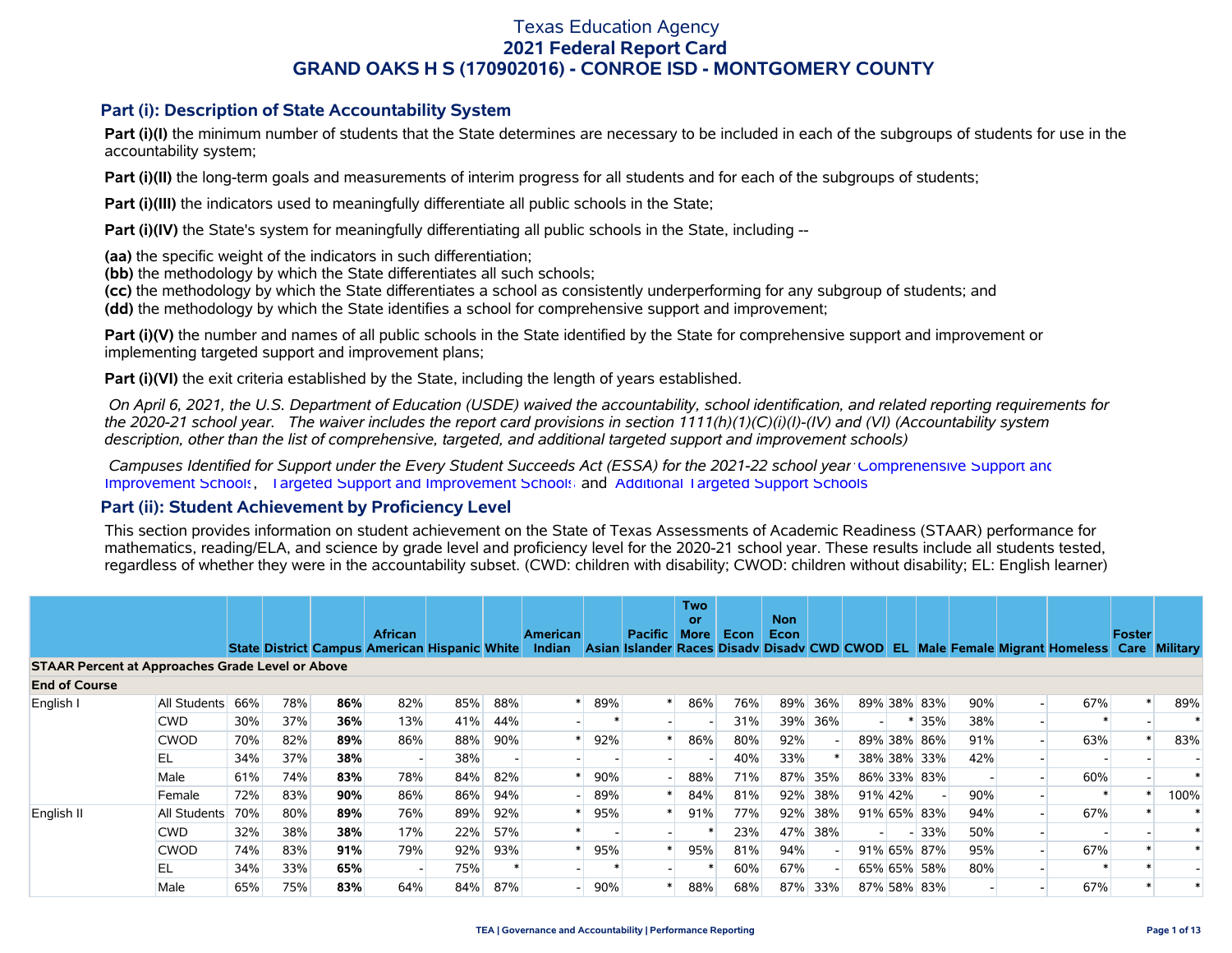|                                                    |                  |     |     |     |                                                      |     |                          |                 |         |                          | <b>Two</b><br><b>or</b> |     | <b>Non</b> |         |                          |             |                          |                                    |                                                                                           |               |                          |
|----------------------------------------------------|------------------|-----|-----|-----|------------------------------------------------------|-----|--------------------------|-----------------|---------|--------------------------|-------------------------|-----|------------|---------|--------------------------|-------------|--------------------------|------------------------------------|-------------------------------------------------------------------------------------------|---------------|--------------------------|
|                                                    |                  |     |     |     | <b>African</b>                                       |     |                          | <b>American</b> |         | Pacific More Econ        |                         |     | Econ       |         |                          |             |                          |                                    |                                                                                           | <b>Foster</b> |                          |
|                                                    |                  |     |     |     | <b>State District Campus American Hispanic White</b> |     |                          | Indian          |         |                          |                         |     |            |         |                          |             |                          |                                    | Asian Islander Races Disady Disady CWD CWOD EL Male Female Migrant Homeless Care Military |               |                          |
| English II                                         | Female           | 76% | 85% | 94% | 88%                                                  | 94% | 96%                      |                 | * 100%  |                          | * 100%                  | 84% |            | 97% 50% |                          | 95% 80%     | $\overline{\phantom{a}}$ | 94%<br>$\sim$                      |                                                                                           |               |                          |
| Algebra I                                          | All Students 72% |     | 84% | 85% | 79%                                                  | 83% | 90%                      |                 | 79%     | $\overline{a}$           | 75%                     | 76% |            | 88% 63% |                          | 86% 82% 83% |                          | 86%                                |                                                                                           | $\ast$        | 83%                      |
|                                                    | <b>CWD</b>       | 44% | 48% | 63% | 17%                                                  | 85% | 67%                      |                 | $\ast$  | $\overline{a}$           |                         | 69% |            | 59% 63% | $\overline{a}$           | $\ast$      | 65%                      | 58%<br>$\overline{a}$              | $\ast$                                                                                    |               | $\rightarrow$            |
|                                                    | <b>CWOD</b>      | 75% | 86% | 86% | 84%                                                  | 83% | 91%                      |                 | 85%     | $\blacksquare$           | 75%                     | 77% | 90%        |         |                          | 86% 80% 85% |                          | 87%                                | $\ast$                                                                                    | $\ast$        | $\ast$                   |
|                                                    | EL.              | 54% | 63% | 82% |                                                      | 82% |                          |                 |         | $\overline{a}$           |                         | 73% | 100%       | $\ast$  |                          | 80% 82% 82% |                          | 82%                                |                                                                                           |               |                          |
|                                                    | Male             | 68% | 81% | 83% | 76%                                                  | 83% | 89%                      | $\ast$          | 75%     | $\overline{a}$           | 73%                     | 70% |            | 89% 65% |                          | 85% 82% 83% |                          |                                    | $\ast$                                                                                    |               | $\ast$                   |
|                                                    | Female           | 76% | 87% | 86% | 83%                                                  | 83% | 90%                      |                 | 83%     |                          | 78%                     | 81% |            | 88% 58% |                          | 87% 82%     | 86%                      | $\overline{\phantom{a}}$           | $\ast$                                                                                    | $\ast$        | $\ast$                   |
| Biology                                            | All Students 81% |     | 90% | 96% | 95%                                                  | 96% | 97%                      |                 | 97%     | $\ast$                   | 94%                     | 90% |            | 98% 75% |                          | 97% 85% 95% |                          | 97%<br>$\mathcal{L}_{\mathcal{A}}$ | 100%                                                                                      | $\ast$        | 100%                     |
|                                                    | <b>CWD</b>       | 52% | 62% | 75% | 50%                                                  | 93% | 73%                      |                 |         | $\blacksquare$           |                         | 67% |            | 81% 75% | $\overline{a}$           | $\ast$      | 70%<br>85%               | $\sim$                             | $\ast$                                                                                    |               |                          |
|                                                    | <b>CWOD</b>      | 84% | 93% | 97% | 98%                                                  | 96% | 98%                      |                 | * 100%  | $\ast$                   | 94%                     | 92% | 99%        |         |                          | 97% 83%     | 96%                      | 98%<br>$\overline{\phantom{a}}$    | $\ast$                                                                                    | $\ast$        | 100%                     |
|                                                    | EL               | 56% | 64% | 85% |                                                      | 88% | $\overline{\phantom{a}}$ |                 |         | $\ast$                   |                         | 88% | 78%        | $\ast$  |                          | 83% 85%     | 80%                      | 91%                                |                                                                                           |               |                          |
|                                                    | Male             | 79% | 89% | 95% | 92%                                                  | 96% | 96%                      |                 | 95%     | $\ast$                   | 94%                     | 86% |            | 98% 70% |                          | 96% 80% 95% |                          |                                    | $\ast$                                                                                    |               | ×                        |
|                                                    | Female           | 83% | 92% | 97% | 98%                                                  | 96% | 98%                      |                 | $-100%$ | $\ast$                   | 95%                     | 95% |            | 98% 85% |                          | 98% 91%     |                          | 97%                                | $\ast$                                                                                    | $\ast$        | 100%                     |
| <b>STAAR Percent at Meets Grade Level or Above</b> |                  |     |     |     |                                                      |     |                          |                 |         |                          |                         |     |            |         |                          |             |                          |                                    |                                                                                           |               |                          |
| <b>End of Course</b>                               |                  |     |     |     |                                                      |     |                          |                 |         |                          |                         |     |            |         |                          |             |                          |                                    |                                                                                           |               |                          |
| English I                                          | All Students 49% |     | 65% | 74% | 65%                                                  | 68% | 81%                      |                 | 84%     | $\ast$                   | 75%                     | 50% |            | 82% 23% |                          | 77% 13% 70% | 78%                      | $\mathcal{L}_{\mathcal{A}}$        | 44%                                                                                       |               | 67%                      |
|                                                    | <b>CWD</b>       | 19% | 24% | 23% | 0%                                                   | 29% | 28%                      |                 | $\ast$  |                          |                         | 19% |            | 25% 23% |                          | $\ast$      | 26%                      | 15%                                | $\ast$                                                                                    |               |                          |
|                                                    | <b>CWOD</b>      | 53% | 69% | 77% | 69%                                                  | 71% | 83%                      | $\ast$          | 86%     | $\ast$                   | 75%                     | 53% | 84%        |         |                          | 77% 14% 74% |                          | 80%<br>$\mathbb{Z}^2$              | 38%                                                                                       | $\ast$        | 83%                      |
|                                                    | EL               | 16% | 17% | 13% |                                                      | 13% |                          |                 |         |                          |                         | 13% | 11%        |         |                          | 14% 13%     | 8%                       | 17%                                |                                                                                           |               |                          |
|                                                    | Male             | 44% | 60% | 70% | 60%                                                  | 67% | 76%                      |                 | 85%     |                          | 65%                     | 46% |            | 78% 26% |                          | 74% 8% 70%  |                          | $\sim$<br>$\overline{\phantom{a}}$ | 60%                                                                                       |               | $\ast$                   |
|                                                    | Female           | 55% | 71% | 78% | 70%                                                  | 70% | 85%                      |                 | 83%     | $\ast$                   | 84%                     | 55% |            | 85% 15% |                          | 80% 17%     | 78%                      | $\sim$                             | $\ast$                                                                                    | $\ast$        | 86%                      |
| English II                                         | All Students 57% |     | 70% | 79% | 64%                                                  | 77% | 82%                      |                 | 95%     | $\ast$                   | 77%                     | 59% |            | 84% 19% |                          | 81% 35% 71% |                          | 86%<br>$\sim$                      | 33%                                                                                       | $\ast$        | 4                        |
|                                                    | <b>CWD</b>       | 22% | 24% | 19% | 0%                                                   | 11% | 36%                      | $\ast$          |         |                          | $\ast$                  | 0%  |            | 32% 19% | $\overline{\phantom{a}}$ |             | $-17%$                   | 25%<br>$\Box$                      |                                                                                           |               | $\ast$                   |
|                                                    | <b>CWOD</b>      | 60% | 73% | 81% | 67%                                                  | 80% | 84%                      |                 | 95%     | $\ast$                   | 85%                     | 63% | 86%        |         |                          | 81% 35% 75% |                          | 87%<br>$\overline{\phantom{a}}$    | 33%                                                                                       | $\ast$        | $\ast$                   |
|                                                    | EL               | 18% | 17% | 35% |                                                      | 33% | $\ast$                   |                 | $\ast$  | $\overline{a}$           | $\ast$                  | 40% | 33%        |         |                          | 35% 35% 42% |                          | 20%                                | $\ast$                                                                                    | $\ast$        |                          |
|                                                    | Male             | 51% | 64% | 71% | 51%                                                  | 74% | 75%                      |                 | 90%     | $\ast$                   | 69%                     | 49% |            | 77% 17% |                          | 75% 42% 71% |                          | $\sim$                             | 22%                                                                                       | $\ast$        | $\ast$                   |
|                                                    | Female           | 63% | 76% | 86% | 77%                                                  | 81% | 89%                      |                 | $*100%$ | $\ast$                   | 100%                    | 67% |            | 92% 25% |                          | 87% 20%     | 86%                      |                                    | $\ast$                                                                                    |               | $\ast$                   |
| Algebra I                                          | All Students 40% |     | 58% | 52% | 41%                                                  | 53% | 56%                      |                 | 71%     | $\overline{\phantom{a}}$ | 55%                     | 37% |            | 59% 34% |                          | 54% 27% 50% |                          | 55%<br>$\overline{\phantom{a}}$    |                                                                                           | $\ast$        | 67%                      |
|                                                    | <b>CWD</b>       | 20% | 22% | 34% | 0%                                                   | 54% | 33%                      |                 | $\ast$  |                          |                         | 38% |            | 32% 34% | $\mathbf{L}$             | $\ast$      | 43%<br>17%               | $\overline{a}$                     | $\ast$                                                                                    |               | $\ast$                   |
|                                                    | <b>CWOD</b>      | 42% | 60% | 54% | 44%                                                  | 53% | 58%                      |                 | 77%     | $\overline{\phantom{a}}$ | 55%                     | 37% | 60%        |         |                          | 54% 25% 50% |                          | 57%                                | $\ast$                                                                                    | $\ast$        | $\ast$                   |
|                                                    | EL.              | 20% | 22% | 27% |                                                      | 27% |                          |                 |         | $\overline{a}$           |                         | 20% | 43%        | $\ast$  |                          | 25% 27% 27% |                          | 27%<br>$\overline{a}$              |                                                                                           |               | $\overline{\phantom{a}}$ |
|                                                    | Male             | 38% | 55% | 50% | 33%                                                  | 55% | 53%                      |                 | 63%     |                          | 45%                     | 34% |            | 56% 43% |                          | 50% 27% 50% |                          |                                    | $\ast$                                                                                    |               | $\ast$                   |
|                                                    | Female           | 43% | 61% | 55% | 50%                                                  | 51% | 58%                      |                 | 83%     |                          | 67%                     | 40% |            | 61% 17% |                          | 57% 27%     |                          | 55%<br>$\overline{\phantom{a}}$    | $\ast$                                                                                    | $\ast$        | $\ast$                   |
| Biology                                            | All Students 54% |     | 74% | 83% | 75%                                                  | 78% | 89%                      |                 | 92%     | $\ast$                   | 83%                     | 64% |            | 90% 39% |                          |             | 85% 35% 83%<br>84%       |                                    | 80%                                                                                       | $\ast$        | 75%                      |
|                                                    | <b>CWD</b>       | 25% | 33% | 39% | 17%                                                  | 50% | 40%                      |                 |         |                          |                         | 33% |            | 43% 39% | $\overline{\phantom{a}}$ | $\ast$      | 48%<br>23%               | $\overline{\phantom{a}}$           | $\ast$                                                                                    |               |                          |
|                                                    | <b>CWOD</b>      | 57% | 78% | 85% | 78%                                                  | 80% | 91%                      |                 | 94%     | $\ast$                   | 83%                     | 66% | 91%        |         |                          | 85% 33% 85% | 86%                      |                                    | $\ast$                                                                                    | $\ast$        | 83%                      |
|                                                    | EL.              | 21% | 29% | 35% |                                                      | 36% |                          |                 |         | $\ast$                   |                         | 29% | 44%        | $\ast$  |                          | 33% 35% 33% |                          | 36%                                |                                                                                           |               |                          |
|                                                    | Male             | 52% | 73% | 83% | 73%                                                  | 79% | 88%                      |                 | 95%     | $\ast$                   | 82%                     | 62% |            | 89% 48% |                          | 85% 33% 83% |                          |                                    | $\ast$                                                                                    |               | $\ast$                   |
|                                                    | Female           | 55% | 76% | 84% | 77%                                                  | 78% | 90%                      |                 | 89%     | $\ast$                   | 84%                     | 65% |            | 90% 23% |                          | 86% 36%     | 84%                      |                                    | $\ast$                                                                                    | $\ast$        | 83%                      |
| <b>STAAR Percent at Masters Grade Level</b>        |                  |     |     |     |                                                      |     |                          |                 |         |                          |                         |     |            |         |                          |             |                          |                                    |                                                                                           |               |                          |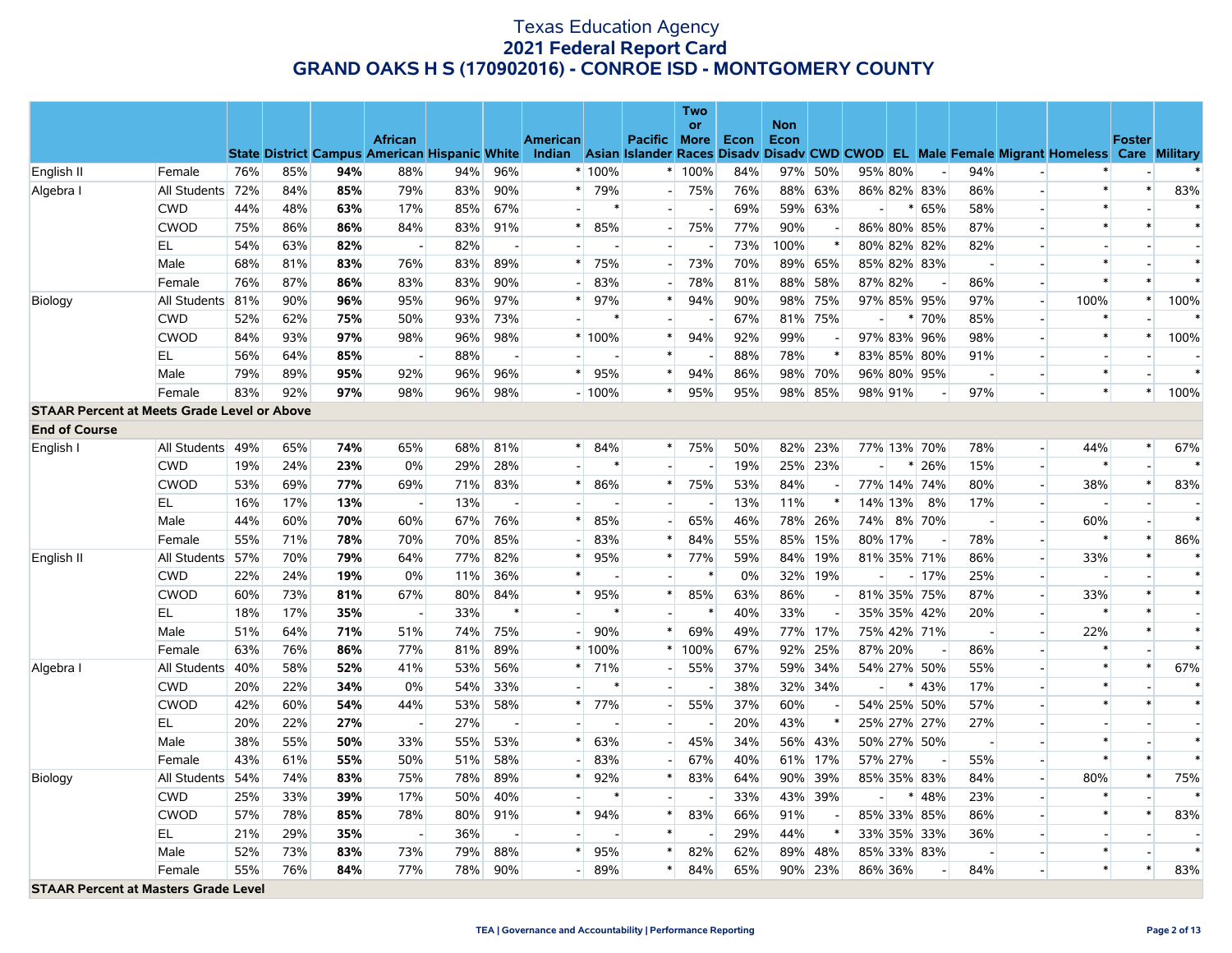| <b>Non</b><br>or<br><b>African</b><br><b>American</b><br><b>More</b><br>Econ<br><b>Foster</b><br><b>Pacific</b><br>Econ<br>State District Campus American Hispanic White Indian Asian Islander Races Disady Disady CWD CWOD EL Male Female Migrant Homeless Care Military<br><b>End of Course</b><br>English I<br>All Students 12%<br>23%<br>31%<br>18%<br>26%<br>38%<br>45%<br>25%<br>14%<br>36% 11%<br>0% 26%<br>35%<br>22%<br>22%<br>32%<br>$\overline{\phantom{a}}$<br>19%<br>$\ast$<br>4%<br>3%<br>11%<br>0%<br>18%<br>11%<br>$\ast$<br>7% 11%<br>$*16%$<br>0%<br><b>CWD</b><br>$\overline{a}$<br>$\overline{a}$<br><b>CWOD</b><br>13%<br>25%<br>32%<br>27%<br>39%<br>25%<br>13%<br>37%<br>32%<br>0% 27%<br>37%<br>13%<br>$\ast$<br>33%<br>19%<br>$\ast$<br>46%<br>$\ast$<br>$\overline{\phantom{a}}$<br>0%<br>0%<br>$\ast$<br>EL<br>1%<br>1%<br>0%<br>0%<br>0%<br>$0\%$<br>0%<br>$0\%$<br>$\overline{\phantom{a}}$<br>$\blacksquare$<br>Male<br>9%<br>19%<br>26%<br>18%<br>24%<br>31%<br>35%<br>12%<br>12%<br>31% 16%<br>27%<br>0% 26%<br>20%<br>$\overline{\phantom{a}}$<br>15%<br>28%<br>35%<br>18%<br>29%<br>44%<br>37%<br>16%<br>41%<br>0%<br>37%<br>0%<br>35%<br>$\ast$<br>29%<br>Female<br>56%<br>$\ast$<br>$\overline{\phantom{a}}$<br>All Students<br>18%<br>16%<br>22%<br>23%<br>8%<br>0%<br>22%<br>6% 13%<br>28%<br>0%<br>English II<br>11%<br>21%<br>15%<br>*<br>51%<br>$\ast$<br>24%<br>$\overline{\phantom{a}}$<br>0%<br>$\ast$<br>0%<br>$\ast$<br><b>CWD</b><br>5%<br>4%<br>0%<br>0%<br>0%<br>$\ast$<br>0%<br>0%<br>0%<br>0%<br>$\overline{\phantom{a}}$<br>$\overline{\phantom{a}}$<br>25%<br>29%<br>$\ast$<br><b>CWOD</b><br>11%<br>19%<br>22%<br>16%<br>16%<br>23%<br>51%<br>$\ast$<br>25%<br>9%<br>22%<br>6% 14%<br>$0\%$<br>$\ast$<br>$\overline{\phantom{a}}$<br>$1\%$<br>6%<br>8%<br>$\ast$<br>0%<br>8%<br>0%<br>$\ast$<br>EL<br>1%<br>$\ast$<br>$\ast$<br>6%<br>6%<br>8%<br>$\sim$<br>$\blacksquare$<br>8%<br>13%<br>13%<br>7%<br>7%<br>15%<br>48%<br>13%<br>5%<br>16%<br>0%<br>8% 13%<br>0%<br>$\ast$<br>Male<br>$\ast$<br>14%<br>$\ast$<br>$\overline{\phantom{a}}$<br>$\overline{a}$<br>25%<br>29%<br>56%<br>$\ast$<br>50%<br>11%<br>34%<br>0%<br>29%<br>0%<br>28%<br>$\ast$<br>$\ast$<br>Female<br>14%<br>23%<br>28%<br>24%<br>$*$<br>All Students 23%<br>27%<br>23%<br>28%<br>26%<br>50%<br>35%<br>19%<br>28% 18% 27%<br>27%<br>$\ast$<br>$\ast$<br>33%<br>Algebra I<br>39%<br>$\ast$<br>30% 11%<br>$\overline{a}$<br>7%<br>15%<br>$\ast$<br>$\ast$<br><b>CWD</b><br>8%<br>0%<br>23%<br>$\ast$<br>9% 11%<br>13%<br>8%<br>8%<br>11%<br>*<br>27%<br>35%<br>20%<br>32%<br>28% 15% 28%<br>28%<br>$\ast$<br><b>CWOD</b><br>24%<br>41%<br>28%<br>24%<br>28%<br>$\ast$<br>54%<br>$\ast$<br>$\ast$<br>$\overline{a}$<br>EL<br>18%<br>20%<br>14%<br>$\ast$<br>9%<br>11%<br>18%<br>15% 18% 18%<br>18%<br>$\overline{\phantom{a}}$<br>Male<br>21%<br>36%<br>27%<br>20%<br>26%<br>27%<br>63%<br>36%<br>19%<br>30% 13%<br>28% 18% 27%<br>$\ast$<br>$\ast$<br>$\overline{a}$<br>$\overline{\phantom{a}}$<br>25%<br>$\ast$<br>$\ast$<br>25%<br>42%<br>27%<br>26%<br>30%<br>33%<br>33%<br>20%<br>30%<br>8%<br>28% 18%<br>27%<br>Female<br>39%<br>47%<br>55%<br>27%<br>53%<br>6%<br>60%<br>$\ast$<br>50%<br>All Students 21%<br>35%<br>38%<br>$\ast$<br>70%<br>$\ast$<br>47%<br>49%<br>0% 47%<br>46%<br>Biology<br>$\overline{a}$<br>7%<br><b>CWD</b><br>7%<br>7%<br>6%<br>0%<br>0%<br>13%<br>5%<br>6%<br>4%<br>8%<br>$\ast$<br>$\overline{\phantom{a}}$<br><b>CWOD</b><br>47%<br>$\ast$<br>$\ast$<br>23%<br>42%<br>49%<br>36%<br>41%<br>56%<br>72%<br>$\ast$<br>28%<br>55%<br>49%<br>0% 50%<br>47%<br>50% |    |    |    |    |                          |       |  |        | Two |    |    |        |       |       |    |       |  |  |
|----------------------------------------------------------------------------------------------------------------------------------------------------------------------------------------------------------------------------------------------------------------------------------------------------------------------------------------------------------------------------------------------------------------------------------------------------------------------------------------------------------------------------------------------------------------------------------------------------------------------------------------------------------------------------------------------------------------------------------------------------------------------------------------------------------------------------------------------------------------------------------------------------------------------------------------------------------------------------------------------------------------------------------------------------------------------------------------------------------------------------------------------------------------------------------------------------------------------------------------------------------------------------------------------------------------------------------------------------------------------------------------------------------------------------------------------------------------------------------------------------------------------------------------------------------------------------------------------------------------------------------------------------------------------------------------------------------------------------------------------------------------------------------------------------------------------------------------------------------------------------------------------------------------------------------------------------------------------------------------------------------------------------------------------------------------------------------------------------------------------------------------------------------------------------------------------------------------------------------------------------------------------------------------------------------------------------------------------------------------------------------------------------------------------------------------------------------------------------------------------------------------------------------------------------------------------------------------------------------------------------------------------------------------------------------------------------------------------------------------------------------------------------------------------------------------------------------------------------------------------------------------------------------------------------------------------------------------------------------------------------------------------------------------------------------------------------------------------------------------------------------------------------------------------------------------------------------------------------------------------------------------------------------------------------------------------------------------------------------------------------------------------------------------------------------------------------------------------------------------------------------------------------------------------------------------------------------------------------------------------------|----|----|----|----|--------------------------|-------|--|--------|-----|----|----|--------|-------|-------|----|-------|--|--|
|                                                                                                                                                                                                                                                                                                                                                                                                                                                                                                                                                                                                                                                                                                                                                                                                                                                                                                                                                                                                                                                                                                                                                                                                                                                                                                                                                                                                                                                                                                                                                                                                                                                                                                                                                                                                                                                                                                                                                                                                                                                                                                                                                                                                                                                                                                                                                                                                                                                                                                                                                                                                                                                                                                                                                                                                                                                                                                                                                                                                                                                                                                                                                                                                                                                                                                                                                                                                                                                                                                                                                                                                                            |    |    |    |    |                          |       |  |        |     |    |    |        |       |       |    |       |  |  |
|                                                                                                                                                                                                                                                                                                                                                                                                                                                                                                                                                                                                                                                                                                                                                                                                                                                                                                                                                                                                                                                                                                                                                                                                                                                                                                                                                                                                                                                                                                                                                                                                                                                                                                                                                                                                                                                                                                                                                                                                                                                                                                                                                                                                                                                                                                                                                                                                                                                                                                                                                                                                                                                                                                                                                                                                                                                                                                                                                                                                                                                                                                                                                                                                                                                                                                                                                                                                                                                                                                                                                                                                                            |    |    |    |    |                          |       |  |        |     |    |    |        |       |       |    |       |  |  |
|                                                                                                                                                                                                                                                                                                                                                                                                                                                                                                                                                                                                                                                                                                                                                                                                                                                                                                                                                                                                                                                                                                                                                                                                                                                                                                                                                                                                                                                                                                                                                                                                                                                                                                                                                                                                                                                                                                                                                                                                                                                                                                                                                                                                                                                                                                                                                                                                                                                                                                                                                                                                                                                                                                                                                                                                                                                                                                                                                                                                                                                                                                                                                                                                                                                                                                                                                                                                                                                                                                                                                                                                                            |    |    |    |    |                          |       |  |        |     |    |    |        |       |       |    |       |  |  |
|                                                                                                                                                                                                                                                                                                                                                                                                                                                                                                                                                                                                                                                                                                                                                                                                                                                                                                                                                                                                                                                                                                                                                                                                                                                                                                                                                                                                                                                                                                                                                                                                                                                                                                                                                                                                                                                                                                                                                                                                                                                                                                                                                                                                                                                                                                                                                                                                                                                                                                                                                                                                                                                                                                                                                                                                                                                                                                                                                                                                                                                                                                                                                                                                                                                                                                                                                                                                                                                                                                                                                                                                                            |    |    |    |    |                          |       |  |        |     |    |    |        |       |       |    |       |  |  |
|                                                                                                                                                                                                                                                                                                                                                                                                                                                                                                                                                                                                                                                                                                                                                                                                                                                                                                                                                                                                                                                                                                                                                                                                                                                                                                                                                                                                                                                                                                                                                                                                                                                                                                                                                                                                                                                                                                                                                                                                                                                                                                                                                                                                                                                                                                                                                                                                                                                                                                                                                                                                                                                                                                                                                                                                                                                                                                                                                                                                                                                                                                                                                                                                                                                                                                                                                                                                                                                                                                                                                                                                                            |    |    |    |    |                          |       |  |        |     |    |    |        |       |       |    |       |  |  |
|                                                                                                                                                                                                                                                                                                                                                                                                                                                                                                                                                                                                                                                                                                                                                                                                                                                                                                                                                                                                                                                                                                                                                                                                                                                                                                                                                                                                                                                                                                                                                                                                                                                                                                                                                                                                                                                                                                                                                                                                                                                                                                                                                                                                                                                                                                                                                                                                                                                                                                                                                                                                                                                                                                                                                                                                                                                                                                                                                                                                                                                                                                                                                                                                                                                                                                                                                                                                                                                                                                                                                                                                                            |    |    |    |    |                          |       |  |        |     |    |    |        |       |       |    |       |  |  |
|                                                                                                                                                                                                                                                                                                                                                                                                                                                                                                                                                                                                                                                                                                                                                                                                                                                                                                                                                                                                                                                                                                                                                                                                                                                                                                                                                                                                                                                                                                                                                                                                                                                                                                                                                                                                                                                                                                                                                                                                                                                                                                                                                                                                                                                                                                                                                                                                                                                                                                                                                                                                                                                                                                                                                                                                                                                                                                                                                                                                                                                                                                                                                                                                                                                                                                                                                                                                                                                                                                                                                                                                                            |    |    |    |    |                          |       |  |        |     |    |    |        |       |       |    |       |  |  |
|                                                                                                                                                                                                                                                                                                                                                                                                                                                                                                                                                                                                                                                                                                                                                                                                                                                                                                                                                                                                                                                                                                                                                                                                                                                                                                                                                                                                                                                                                                                                                                                                                                                                                                                                                                                                                                                                                                                                                                                                                                                                                                                                                                                                                                                                                                                                                                                                                                                                                                                                                                                                                                                                                                                                                                                                                                                                                                                                                                                                                                                                                                                                                                                                                                                                                                                                                                                                                                                                                                                                                                                                                            |    |    |    |    |                          |       |  |        |     |    |    |        |       |       |    |       |  |  |
|                                                                                                                                                                                                                                                                                                                                                                                                                                                                                                                                                                                                                                                                                                                                                                                                                                                                                                                                                                                                                                                                                                                                                                                                                                                                                                                                                                                                                                                                                                                                                                                                                                                                                                                                                                                                                                                                                                                                                                                                                                                                                                                                                                                                                                                                                                                                                                                                                                                                                                                                                                                                                                                                                                                                                                                                                                                                                                                                                                                                                                                                                                                                                                                                                                                                                                                                                                                                                                                                                                                                                                                                                            |    |    |    |    |                          |       |  |        |     |    |    |        |       |       |    |       |  |  |
|                                                                                                                                                                                                                                                                                                                                                                                                                                                                                                                                                                                                                                                                                                                                                                                                                                                                                                                                                                                                                                                                                                                                                                                                                                                                                                                                                                                                                                                                                                                                                                                                                                                                                                                                                                                                                                                                                                                                                                                                                                                                                                                                                                                                                                                                                                                                                                                                                                                                                                                                                                                                                                                                                                                                                                                                                                                                                                                                                                                                                                                                                                                                                                                                                                                                                                                                                                                                                                                                                                                                                                                                                            |    |    |    |    |                          |       |  |        |     |    |    |        |       |       |    |       |  |  |
|                                                                                                                                                                                                                                                                                                                                                                                                                                                                                                                                                                                                                                                                                                                                                                                                                                                                                                                                                                                                                                                                                                                                                                                                                                                                                                                                                                                                                                                                                                                                                                                                                                                                                                                                                                                                                                                                                                                                                                                                                                                                                                                                                                                                                                                                                                                                                                                                                                                                                                                                                                                                                                                                                                                                                                                                                                                                                                                                                                                                                                                                                                                                                                                                                                                                                                                                                                                                                                                                                                                                                                                                                            |    |    |    |    |                          |       |  |        |     |    |    |        |       |       |    |       |  |  |
|                                                                                                                                                                                                                                                                                                                                                                                                                                                                                                                                                                                                                                                                                                                                                                                                                                                                                                                                                                                                                                                                                                                                                                                                                                                                                                                                                                                                                                                                                                                                                                                                                                                                                                                                                                                                                                                                                                                                                                                                                                                                                                                                                                                                                                                                                                                                                                                                                                                                                                                                                                                                                                                                                                                                                                                                                                                                                                                                                                                                                                                                                                                                                                                                                                                                                                                                                                                                                                                                                                                                                                                                                            |    |    |    |    |                          |       |  |        |     |    |    |        |       |       |    |       |  |  |
|                                                                                                                                                                                                                                                                                                                                                                                                                                                                                                                                                                                                                                                                                                                                                                                                                                                                                                                                                                                                                                                                                                                                                                                                                                                                                                                                                                                                                                                                                                                                                                                                                                                                                                                                                                                                                                                                                                                                                                                                                                                                                                                                                                                                                                                                                                                                                                                                                                                                                                                                                                                                                                                                                                                                                                                                                                                                                                                                                                                                                                                                                                                                                                                                                                                                                                                                                                                                                                                                                                                                                                                                                            |    |    |    |    |                          |       |  |        |     |    |    |        |       |       |    |       |  |  |
|                                                                                                                                                                                                                                                                                                                                                                                                                                                                                                                                                                                                                                                                                                                                                                                                                                                                                                                                                                                                                                                                                                                                                                                                                                                                                                                                                                                                                                                                                                                                                                                                                                                                                                                                                                                                                                                                                                                                                                                                                                                                                                                                                                                                                                                                                                                                                                                                                                                                                                                                                                                                                                                                                                                                                                                                                                                                                                                                                                                                                                                                                                                                                                                                                                                                                                                                                                                                                                                                                                                                                                                                                            |    |    |    |    |                          |       |  |        |     |    |    |        |       |       |    |       |  |  |
|                                                                                                                                                                                                                                                                                                                                                                                                                                                                                                                                                                                                                                                                                                                                                                                                                                                                                                                                                                                                                                                                                                                                                                                                                                                                                                                                                                                                                                                                                                                                                                                                                                                                                                                                                                                                                                                                                                                                                                                                                                                                                                                                                                                                                                                                                                                                                                                                                                                                                                                                                                                                                                                                                                                                                                                                                                                                                                                                                                                                                                                                                                                                                                                                                                                                                                                                                                                                                                                                                                                                                                                                                            |    |    |    |    |                          |       |  |        |     |    |    |        |       |       |    |       |  |  |
|                                                                                                                                                                                                                                                                                                                                                                                                                                                                                                                                                                                                                                                                                                                                                                                                                                                                                                                                                                                                                                                                                                                                                                                                                                                                                                                                                                                                                                                                                                                                                                                                                                                                                                                                                                                                                                                                                                                                                                                                                                                                                                                                                                                                                                                                                                                                                                                                                                                                                                                                                                                                                                                                                                                                                                                                                                                                                                                                                                                                                                                                                                                                                                                                                                                                                                                                                                                                                                                                                                                                                                                                                            |    |    |    |    |                          |       |  |        |     |    |    |        |       |       |    |       |  |  |
|                                                                                                                                                                                                                                                                                                                                                                                                                                                                                                                                                                                                                                                                                                                                                                                                                                                                                                                                                                                                                                                                                                                                                                                                                                                                                                                                                                                                                                                                                                                                                                                                                                                                                                                                                                                                                                                                                                                                                                                                                                                                                                                                                                                                                                                                                                                                                                                                                                                                                                                                                                                                                                                                                                                                                                                                                                                                                                                                                                                                                                                                                                                                                                                                                                                                                                                                                                                                                                                                                                                                                                                                                            |    |    |    |    |                          |       |  |        |     |    |    |        |       |       |    |       |  |  |
|                                                                                                                                                                                                                                                                                                                                                                                                                                                                                                                                                                                                                                                                                                                                                                                                                                                                                                                                                                                                                                                                                                                                                                                                                                                                                                                                                                                                                                                                                                                                                                                                                                                                                                                                                                                                                                                                                                                                                                                                                                                                                                                                                                                                                                                                                                                                                                                                                                                                                                                                                                                                                                                                                                                                                                                                                                                                                                                                                                                                                                                                                                                                                                                                                                                                                                                                                                                                                                                                                                                                                                                                                            |    |    |    |    |                          |       |  |        |     |    |    |        |       |       |    |       |  |  |
|                                                                                                                                                                                                                                                                                                                                                                                                                                                                                                                                                                                                                                                                                                                                                                                                                                                                                                                                                                                                                                                                                                                                                                                                                                                                                                                                                                                                                                                                                                                                                                                                                                                                                                                                                                                                                                                                                                                                                                                                                                                                                                                                                                                                                                                                                                                                                                                                                                                                                                                                                                                                                                                                                                                                                                                                                                                                                                                                                                                                                                                                                                                                                                                                                                                                                                                                                                                                                                                                                                                                                                                                                            |    |    |    |    |                          |       |  |        |     |    |    |        |       |       |    |       |  |  |
|                                                                                                                                                                                                                                                                                                                                                                                                                                                                                                                                                                                                                                                                                                                                                                                                                                                                                                                                                                                                                                                                                                                                                                                                                                                                                                                                                                                                                                                                                                                                                                                                                                                                                                                                                                                                                                                                                                                                                                                                                                                                                                                                                                                                                                                                                                                                                                                                                                                                                                                                                                                                                                                                                                                                                                                                                                                                                                                                                                                                                                                                                                                                                                                                                                                                                                                                                                                                                                                                                                                                                                                                                            |    |    |    |    |                          |       |  |        |     |    |    |        |       |       |    |       |  |  |
|                                                                                                                                                                                                                                                                                                                                                                                                                                                                                                                                                                                                                                                                                                                                                                                                                                                                                                                                                                                                                                                                                                                                                                                                                                                                                                                                                                                                                                                                                                                                                                                                                                                                                                                                                                                                                                                                                                                                                                                                                                                                                                                                                                                                                                                                                                                                                                                                                                                                                                                                                                                                                                                                                                                                                                                                                                                                                                                                                                                                                                                                                                                                                                                                                                                                                                                                                                                                                                                                                                                                                                                                                            |    |    |    |    |                          |       |  |        |     |    |    |        |       |       |    |       |  |  |
|                                                                                                                                                                                                                                                                                                                                                                                                                                                                                                                                                                                                                                                                                                                                                                                                                                                                                                                                                                                                                                                                                                                                                                                                                                                                                                                                                                                                                                                                                                                                                                                                                                                                                                                                                                                                                                                                                                                                                                                                                                                                                                                                                                                                                                                                                                                                                                                                                                                                                                                                                                                                                                                                                                                                                                                                                                                                                                                                                                                                                                                                                                                                                                                                                                                                                                                                                                                                                                                                                                                                                                                                                            |    |    |    |    |                          |       |  |        |     |    |    |        |       |       |    |       |  |  |
|                                                                                                                                                                                                                                                                                                                                                                                                                                                                                                                                                                                                                                                                                                                                                                                                                                                                                                                                                                                                                                                                                                                                                                                                                                                                                                                                                                                                                                                                                                                                                                                                                                                                                                                                                                                                                                                                                                                                                                                                                                                                                                                                                                                                                                                                                                                                                                                                                                                                                                                                                                                                                                                                                                                                                                                                                                                                                                                                                                                                                                                                                                                                                                                                                                                                                                                                                                                                                                                                                                                                                                                                                            |    |    |    |    |                          |       |  |        |     |    |    |        |       |       |    |       |  |  |
|                                                                                                                                                                                                                                                                                                                                                                                                                                                                                                                                                                                                                                                                                                                                                                                                                                                                                                                                                                                                                                                                                                                                                                                                                                                                                                                                                                                                                                                                                                                                                                                                                                                                                                                                                                                                                                                                                                                                                                                                                                                                                                                                                                                                                                                                                                                                                                                                                                                                                                                                                                                                                                                                                                                                                                                                                                                                                                                                                                                                                                                                                                                                                                                                                                                                                                                                                                                                                                                                                                                                                                                                                            |    |    |    |    |                          |       |  |        |     |    |    |        |       |       |    |       |  |  |
|                                                                                                                                                                                                                                                                                                                                                                                                                                                                                                                                                                                                                                                                                                                                                                                                                                                                                                                                                                                                                                                                                                                                                                                                                                                                                                                                                                                                                                                                                                                                                                                                                                                                                                                                                                                                                                                                                                                                                                                                                                                                                                                                                                                                                                                                                                                                                                                                                                                                                                                                                                                                                                                                                                                                                                                                                                                                                                                                                                                                                                                                                                                                                                                                                                                                                                                                                                                                                                                                                                                                                                                                                            | EL | 4% | 6% | 0% | $\overline{\phantom{a}}$ | $0\%$ |  | $\ast$ |     | 0% | 0% | $\ast$ | $0\%$ | $0\%$ | 0% | $0\%$ |  |  |
| $\ast$<br>39%<br>47%<br>40%<br>37%<br>58%<br>68%<br>29%<br>25%<br>55%<br>4%<br>Male<br>21%<br>$*$<br>$\ast$<br>50%<br>0% 47%                                                                                                                                                                                                                                                                                                                                                                                                                                                                                                                                                                                                                                                                                                                                                                                                                                                                                                                                                                                                                                                                                                                                                                                                                                                                                                                                                                                                                                                                                                                                                                                                                                                                                                                                                                                                                                                                                                                                                                                                                                                                                                                                                                                                                                                                                                                                                                                                                                                                                                                                                                                                                                                                                                                                                                                                                                                                                                                                                                                                                                                                                                                                                                                                                                                                                                                                                                                                                                                                                               |    |    |    |    |                          |       |  |        |     |    |    |        |       |       |    |       |  |  |
| 22%<br>40%<br>46%<br>30%<br>39%<br>52%<br>63%<br>29%<br>8%<br>46%<br>$\ast$<br>$\ast$<br>67%<br>Female<br>$-72%$<br>$\ast$<br>51%<br>47%<br>0%                                                                                                                                                                                                                                                                                                                                                                                                                                                                                                                                                                                                                                                                                                                                                                                                                                                                                                                                                                                                                                                                                                                                                                                                                                                                                                                                                                                                                                                                                                                                                                                                                                                                                                                                                                                                                                                                                                                                                                                                                                                                                                                                                                                                                                                                                                                                                                                                                                                                                                                                                                                                                                                                                                                                                                                                                                                                                                                                                                                                                                                                                                                                                                                                                                                                                                                                                                                                                                                                             |    |    |    |    |                          |       |  |        |     |    |    |        |       |       |    |       |  |  |
| <b>STAAR Percent at Approaches Grade Level or Above</b>                                                                                                                                                                                                                                                                                                                                                                                                                                                                                                                                                                                                                                                                                                                                                                                                                                                                                                                                                                                                                                                                                                                                                                                                                                                                                                                                                                                                                                                                                                                                                                                                                                                                                                                                                                                                                                                                                                                                                                                                                                                                                                                                                                                                                                                                                                                                                                                                                                                                                                                                                                                                                                                                                                                                                                                                                                                                                                                                                                                                                                                                                                                                                                                                                                                                                                                                                                                                                                                                                                                                                                    |    |    |    |    |                          |       |  |        |     |    |    |        |       |       |    |       |  |  |
| <b>All Grades</b>                                                                                                                                                                                                                                                                                                                                                                                                                                                                                                                                                                                                                                                                                                                                                                                                                                                                                                                                                                                                                                                                                                                                                                                                                                                                                                                                                                                                                                                                                                                                                                                                                                                                                                                                                                                                                                                                                                                                                                                                                                                                                                                                                                                                                                                                                                                                                                                                                                                                                                                                                                                                                                                                                                                                                                                                                                                                                                                                                                                                                                                                                                                                                                                                                                                                                                                                                                                                                                                                                                                                                                                                          |    |    |    |    |                          |       |  |        |     |    |    |        |       |       |    |       |  |  |
| 89%<br>92%<br>93%<br>89%<br>88%<br>80%<br>93% 53%<br>92% 67% 87%<br>76%<br>$\ast$<br>92%<br>All Students 67%<br>81%<br>90%<br>84%<br>80%<br>93%<br>$\overline{\phantom{a}}$<br>All Subjects                                                                                                                                                                                                                                                                                                                                                                                                                                                                                                                                                                                                                                                                                                                                                                                                                                                                                                                                                                                                                                                                                                                                                                                                                                                                                                                                                                                                                                                                                                                                                                                                                                                                                                                                                                                                                                                                                                                                                                                                                                                                                                                                                                                                                                                                                                                                                                                                                                                                                                                                                                                                                                                                                                                                                                                                                                                                                                                                                                                                                                                                                                                                                                                                                                                                                                                                                                                                                                |    |    |    |    |                          |       |  |        |     |    |    |        |       |       |    |       |  |  |
| 100%<br>23%<br>60%<br>47%<br>60%<br>$\ast$<br><b>CWD</b><br>38%<br>44%<br>53%<br>63%<br>*<br>$\ast$<br>$\ast$<br>57% 53%<br>$-71\%$ 50%<br>$\overline{\phantom{a}}$                                                                                                                                                                                                                                                                                                                                                                                                                                                                                                                                                                                                                                                                                                                                                                                                                                                                                                                                                                                                                                                                                                                                                                                                                                                                                                                                                                                                                                                                                                                                                                                                                                                                                                                                                                                                                                                                                                                                                                                                                                                                                                                                                                                                                                                                                                                                                                                                                                                                                                                                                                                                                                                                                                                                                                                                                                                                                                                                                                                                                                                                                                                                                                                                                                                                                                                                                                                                                                                        |    |    |    |    |                          |       |  |        |     |    |    |        |       |       |    |       |  |  |
| <b>CWOD</b><br>87%<br>95%<br>88%<br>94%<br>92% 67% 90%<br>$\overline{\phantom{a}}$<br>73%<br>$\ast$<br>88%<br>71%<br>84%<br>92%<br>90%<br>94%<br>$\ast$<br>89%<br>83%<br>94%                                                                                                                                                                                                                                                                                                                                                                                                                                                                                                                                                                                                                                                                                                                                                                                                                                                                                                                                                                                                                                                                                                                                                                                                                                                                                                                                                                                                                                                                                                                                                                                                                                                                                                                                                                                                                                                                                                                                                                                                                                                                                                                                                                                                                                                                                                                                                                                                                                                                                                                                                                                                                                                                                                                                                                                                                                                                                                                                                                                                                                                                                                                                                                                                                                                                                                                                                                                                                                               |    |    |    |    |                          |       |  |        |     |    |    |        |       |       |    |       |  |  |
| EL.<br>47%<br>70%<br>$\ast$<br>67%<br>68% 71%<br>$\ast$<br>58%<br>67%<br>*<br>$\ast$<br>∗<br>67% 67% 64%<br>72%<br>$\ast$<br>$\blacksquare$<br>$\overline{\phantom{a}}$                                                                                                                                                                                                                                                                                                                                                                                                                                                                                                                                                                                                                                                                                                                                                                                                                                                                                                                                                                                                                                                                                                                                                                                                                                                                                                                                                                                                                                                                                                                                                                                                                                                                                                                                                                                                                                                                                                                                                                                                                                                                                                                                                                                                                                                                                                                                                                                                                                                                                                                                                                                                                                                                                                                                                                                                                                                                                                                                                                                                                                                                                                                                                                                                                                                                                                                                                                                                                                                    |    |    |    |    |                          |       |  |        |     |    |    |        |       |       |    |       |  |  |
| 89%<br>86%<br>71%<br>65%<br>79%<br>87%<br>78%<br>88%<br>$\ast$<br>90%<br>$\ast$<br>75%<br>91% 50%<br>90% 64% 87%<br>74%<br>*<br>Male                                                                                                                                                                                                                                                                                                                                                                                                                                                                                                                                                                                                                                                                                                                                                                                                                                                                                                                                                                                                                                                                                                                                                                                                                                                                                                                                                                                                                                                                                                                                                                                                                                                                                                                                                                                                                                                                                                                                                                                                                                                                                                                                                                                                                                                                                                                                                                                                                                                                                                                                                                                                                                                                                                                                                                                                                                                                                                                                                                                                                                                                                                                                                                                                                                                                                                                                                                                                                                                                                       |    |    |    |    |                          |       |  |        |     |    |    |        |       |       |    |       |  |  |
| 95%<br>100%<br>85%<br>93%<br>100%<br>Female<br>69%<br>83%<br>93%<br>89%<br>90%<br>$\ast$<br>96%<br>89%<br>95% 60%<br>94% 72%<br>80%<br>*<br>$\overline{a}$                                                                                                                                                                                                                                                                                                                                                                                                                                                                                                                                                                                                                                                                                                                                                                                                                                                                                                                                                                                                                                                                                                                                                                                                                                                                                                                                                                                                                                                                                                                                                                                                                                                                                                                                                                                                                                                                                                                                                                                                                                                                                                                                                                                                                                                                                                                                                                                                                                                                                                                                                                                                                                                                                                                                                                                                                                                                                                                                                                                                                                                                                                                                                                                                                                                                                                                                                                                                                                                                 |    |    |    |    |                          |       |  |        |     |    |    |        |       |       |    |       |  |  |
| All Students<br>68%<br>79%<br>87%<br>79%<br>87%<br>90%<br>92%<br>100%<br>88%<br>76%<br>91% 37%<br>90% 49% 83%<br>92%<br>67%<br>91%<br>Reading<br>*<br>*<br>$\overline{\phantom{a}}$                                                                                                                                                                                                                                                                                                                                                                                                                                                                                                                                                                                                                                                                                                                                                                                                                                                                                                                                                                                                                                                                                                                                                                                                                                                                                                                                                                                                                                                                                                                                                                                                                                                                                                                                                                                                                                                                                                                                                                                                                                                                                                                                                                                                                                                                                                                                                                                                                                                                                                                                                                                                                                                                                                                                                                                                                                                                                                                                                                                                                                                                                                                                                                                                                                                                                                                                                                                                                                        |    |    |    |    |                          |       |  |        |     |    |    |        |       |       |    |       |  |  |
| <b>CWD</b><br>39%<br>37%<br>14%<br>50%<br>$\ast$<br>$\ast$<br>28%<br>43% 37%<br>35%<br>43%<br>$\ast$<br>35%<br>35%<br>$\ast$<br>$\ast$<br>$\overline{a}$                                                                                                                                                                                                                                                                                                                                                                                                                                                                                                                                                                                                                                                                                                                                                                                                                                                                                                                                                                                                                                                                                                                                                                                                                                                                                                                                                                                                                                                                                                                                                                                                                                                                                                                                                                                                                                                                                                                                                                                                                                                                                                                                                                                                                                                                                                                                                                                                                                                                                                                                                                                                                                                                                                                                                                                                                                                                                                                                                                                                                                                                                                                                                                                                                                                                                                                                                                                                                                                                   |    |    |    |    |                          |       |  |        |     |    |    |        |       |       |    |       |  |  |
| 100%<br>89%<br>86%<br><b>CWOD</b><br>72%<br>83%<br>90%<br>83%<br>90%<br>92%<br>93%<br>80%<br>93%<br>90% 50% 87%<br>93%<br>65%<br>$\overline{\phantom{a}}$                                                                                                                                                                                                                                                                                                                                                                                                                                                                                                                                                                                                                                                                                                                                                                                                                                                                                                                                                                                                                                                                                                                                                                                                                                                                                                                                                                                                                                                                                                                                                                                                                                                                                                                                                                                                                                                                                                                                                                                                                                                                                                                                                                                                                                                                                                                                                                                                                                                                                                                                                                                                                                                                                                                                                                                                                                                                                                                                                                                                                                                                                                                                                                                                                                                                                                                                                                                                                                                                  |    |    |    |    |                          |       |  |        |     |    |    |        |       |       |    |       |  |  |
| $\ast$<br>$\ast$<br>$\ast$<br>45%<br>52%<br>$\ast$<br>$\ast$<br>$\ast$<br>EL.<br>46%<br>53%<br>49%<br>50%<br>50% 49% 46%<br>53%<br>$\blacksquare$<br>$\overline{a}$                                                                                                                                                                                                                                                                                                                                                                                                                                                                                                                                                                                                                                                                                                                                                                                                                                                                                                                                                                                                                                                                                                                                                                                                                                                                                                                                                                                                                                                                                                                                                                                                                                                                                                                                                                                                                                                                                                                                                                                                                                                                                                                                                                                                                                                                                                                                                                                                                                                                                                                                                                                                                                                                                                                                                                                                                                                                                                                                                                                                                                                                                                                                                                                                                                                                                                                                                                                                                                                        |    |    |    |    |                          |       |  |        |     |    |    |        |       |       |    |       |  |  |
| 63%<br>76%<br>83%<br>71%<br>84%<br>85%<br>90%<br>88%<br>70%<br>87% 35%<br>87% 46% 83%<br>64%<br>Male<br>$\ast$<br>$\ast$                                                                                                                                                                                                                                                                                                                                                                                                                                                                                                                                                                                                                                                                                                                                                                                                                                                                                                                                                                                                                                                                                                                                                                                                                                                                                                                                                                                                                                                                                                                                                                                                                                                                                                                                                                                                                                                                                                                                                                                                                                                                                                                                                                                                                                                                                                                                                                                                                                                                                                                                                                                                                                                                                                                                                                                                                                                                                                                                                                                                                                                                                                                                                                                                                                                                                                                                                                                                                                                                                                   |    |    |    |    |                          |       |  |        |     |    |    |        |       |       |    |       |  |  |
| 72%<br>83%<br>92%<br>87%<br>90%<br>95%<br>88%<br>83%<br>95% 43%<br>93% 53%<br>92%<br>71%<br>100%<br>94%<br>Female<br>$\overline{\phantom{a}}$                                                                                                                                                                                                                                                                                                                                                                                                                                                                                                                                                                                                                                                                                                                                                                                                                                                                                                                                                                                                                                                                                                                                                                                                                                                                                                                                                                                                                                                                                                                                                                                                                                                                                                                                                                                                                                                                                                                                                                                                                                                                                                                                                                                                                                                                                                                                                                                                                                                                                                                                                                                                                                                                                                                                                                                                                                                                                                                                                                                                                                                                                                                                                                                                                                                                                                                                                                                                                                                                              |    |    |    |    |                          |       |  |        |     |    |    |        |       |       |    |       |  |  |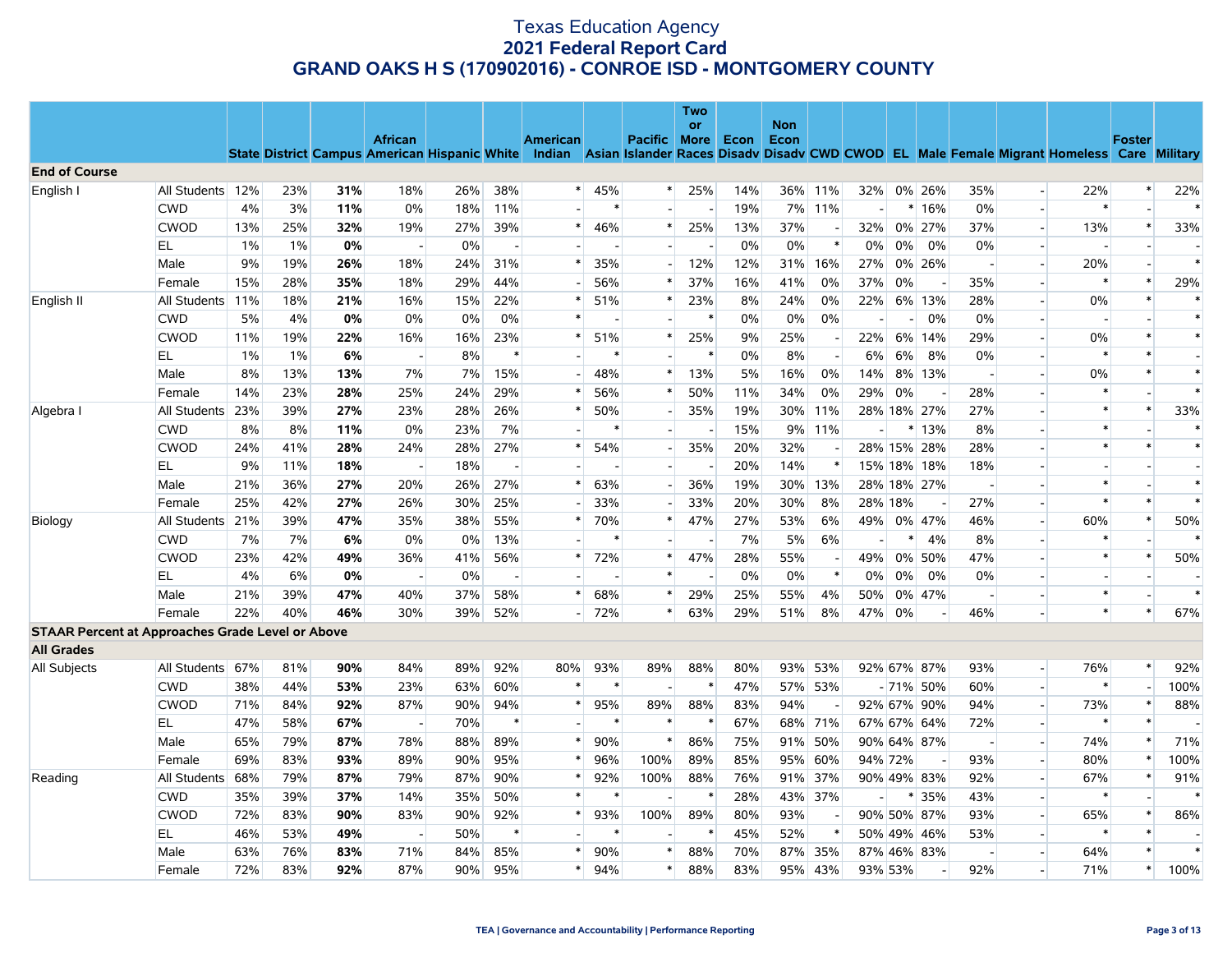|                                                    |                  |     |                          |                |                                                                        |     |                          |          |         |                     | <b>Two</b><br>or |      | <b>Non</b> |                |                          |                          |                |                |                          |                                                                                                  |        |        |
|----------------------------------------------------|------------------|-----|--------------------------|----------------|------------------------------------------------------------------------|-----|--------------------------|----------|---------|---------------------|------------------|------|------------|----------------|--------------------------|--------------------------|----------------|----------------|--------------------------|--------------------------------------------------------------------------------------------------|--------|--------|
|                                                    |                  |     |                          |                | <b>African</b><br><b>State District Campus American Hispanic White</b> |     |                          | American |         | <b>Pacific More</b> |                  | Econ | Econ       |                |                          |                          |                |                |                          | Indian Asian Islander Races Disady Disady CWD CWOD EL Male Female Migrant Homeless Care Military | Foster |        |
| Mathematics                                        | All Students 65% |     | 81%                      | 88%            | 81%                                                                    | 85% | 93%                      | $\ast$   | 88%     | $\ast$              | 79%              | 77%  |            | 91% 65%        |                          |                          | 89% 82% 87%    | 88%            |                          |                                                                                                  |        | 83%    |
|                                                    | <b>CWD</b>       | 39% | 47%                      | 65%            | 17%                                                                    | 86% | 69%                      |          | $\star$ |                     |                  | 69%  |            | 63% 65%        |                          | *                        | 67%            | 62%            |                          | $\ast$                                                                                           |        | $\ast$ |
|                                                    | <b>CWOD</b>      | 68% | 84%                      | 89%            | 85%                                                                    | 85% | 94%                      |          | 91%     | $\ast$              | 79%              | 78%  | 93%        |                |                          |                          | 89% 80% 89%    | 89%            | $\overline{a}$           | $\ast$                                                                                           | $\ast$ | $\ast$ |
|                                                    | EL               | 49% | 64%                      | 82%            | $\sim$                                                                 | 82% | $\overline{\phantom{a}}$ |          |         |                     |                  | 73%  | 100%       | $\ast$         |                          |                          | 80% 82% 82%    | 82%            |                          |                                                                                                  |        |        |
|                                                    | Male             | 65% | 80%                      | 87%            | 77%                                                                    | 85% | 93%                      | $\ast$   | 80%     |                     | 75%              | 73%  |            | 91% 67%        |                          |                          | 89% 82% 87%    |                |                          | $\ast$                                                                                           |        | $\ast$ |
|                                                    | Female           | 65% | 82%                      | 88%            | 84%                                                                    | 84% | 92%                      |          | 93%     | $\ast$              | 83%              | 81%  |            | 91% 62%        |                          | 89% 82%                  | $\overline{a}$ | 88%            | $\overline{a}$           | $\ast$                                                                                           | $\ast$ | $\ast$ |
| Science                                            | All Students 70% |     | 84%                      | 96%            | 95%                                                                    | 96% | 97%                      | $\ast$   | 97%     | $\ast$              | 94%              | 90%  |            | 98% 75%        |                          |                          | 97% 85% 95%    | 97%            |                          | 100%                                                                                             | $\ast$ | 100%   |
|                                                    | <b>CWD</b>       | 42% | 48%                      | 75%            | 50%                                                                    | 93% | 73%                      |          | $\ast$  |                     |                  | 67%  |            | 81% 75%        | $\overline{\phantom{a}}$ | $\ast$                   | 70%            | 85%            | $\overline{a}$           | $\ast$                                                                                           |        |        |
|                                                    | <b>CWOD</b>      | 74% | 87%                      | 97%            | 98%                                                                    | 96% | 98%                      |          | * 100%  | $\ast$              | 94%              | 92%  | 99%        |                |                          |                          | 97% 83% 96%    | 98%            | $\overline{\phantom{a}}$ | $\ast$                                                                                           | *      | 100%   |
|                                                    | EL.              | 47% | 56%                      | 85%            | $\overline{\phantom{a}}$                                               | 88% | $\overline{\phantom{a}}$ |          |         | $\ast$              |                  | 88%  | 78%        | $\ast$         |                          |                          | 83% 85% 80%    | 91%            |                          |                                                                                                  |        |        |
|                                                    | Male             | 70% | 83%                      | 95%            | 92%                                                                    | 96% | 96%                      | $\ast$   | 95%     | $\ast$              | 94%              | 86%  |            | 98% 70%        |                          |                          | 96% 80% 95%    | $\overline{a}$ |                          | $\ast$                                                                                           |        | $\ast$ |
|                                                    | Female           | 71% | 84%                      | 97%            | 98%                                                                    | 96% | 98%                      |          | $-100%$ | $\ast$              | 95%              | 95%  |            | 98% 85%        |                          | 98% 91%                  |                | 97%            |                          | $\ast$                                                                                           | $\ast$ | 100%   |
| SAT/ACT All Subjects All Students 95%              |                  |     | 99%                      | 98%            | 100%                                                                   | 95% | 100%                     |          | $-100%$ | $\ast$              | 88%              | 92%  | 99%        | $\ast$         | 98%                      |                          | $-99%$         | 98%            |                          |                                                                                                  |        |        |
|                                                    | <b>CWD</b>       | 80% | $\ast$                   | $\star$        |                                                                        |     | $\ast$                   |          |         |                     |                  |      |            | $\ast$         |                          |                          |                | $\ast$         |                          |                                                                                                  |        |        |
|                                                    | <b>CWOD</b>      | 95% | 99%                      | 98%            | 100%                                                                   |     | 95% 100%                 |          | $-100%$ | $\ast$              | 88%              | 92%  | 99%        | $\blacksquare$ | 98%                      |                          | $-99%$         | 98%            |                          |                                                                                                  |        |        |
|                                                    | EL               | 74% | $\overline{\phantom{a}}$ | $\blacksquare$ |                                                                        |     |                          |          |         |                     |                  |      |            |                |                          |                          |                |                |                          |                                                                                                  |        |        |
|                                                    | Male             | 95% | 99%                      | 99%            | $\ast$                                                                 |     | 100% 100%                |          | $\ast$  |                     | 80%              | 100% | 98%        | $\ast$         | 99%                      |                          | $-99%$         |                |                          |                                                                                                  |        |        |
|                                                    | Female           | 94% | 99%                      | 98%            | 100%                                                                   |     | 89% 100%                 |          | $-100%$ | $\ast$              | $\ast$           | 80%  | 100%       | $\ast$         | 98%                      | $\overline{\phantom{0}}$ |                | 98%            |                          |                                                                                                  |        |        |
| <b>STAAR Percent at Meets Grade Level or Above</b> |                  |     |                          |                |                                                                        |     |                          |          |         |                     |                  |      |            |                |                          |                          |                |                |                          |                                                                                                  |        |        |
| <b>All Grades</b>                                  |                  |     |                          |                |                                                                        |     |                          |          |         |                     |                  |      |            |                |                          |                          |                |                |                          |                                                                                                  |        |        |
| All Subjects                                       | All Students 41% |     | 59%                      | 75%            | 63%                                                                    | 71% | 80%                      | 40%      | 89%     | 78%                 | 75%              | 54%  |            | 82% 30%        |                          |                          | 77% 27% 72%    | 78%            | $\overline{a}$           | 48%                                                                                              | $\ast$ | 68%    |
|                                                    | <b>CWD</b>       | 21% | 24%                      | 30%            | 4%                                                                     | 39% | 35%                      | *        | $\ast$  |                     | $\ast$           | 23%  |            | 34% 30%        |                          |                          | $-29\%$ 33%    | 21%            |                          | $\ast$                                                                                           |        | 50%    |
|                                                    | <b>CWOD</b>      | 44% | 62%                      | 77%            | 66%                                                                    | 73% | 83%                      | $\ast$   | 91%     | 78%                 | 76%              | 57%  | 84%        |                |                          |                          | 77% 27% 74%    | 80%            | $\overline{a}$           | 42%                                                                                              | $\ast$ | 76%    |
|                                                    | EL               | 20% | 27%                      | 27%            | $\overline{\phantom{a}}$                                               | 27% | $\ast$                   |          |         | $\ast$              | $\ast$           | 23%  |            | 32% 29%        |                          |                          | 27% 27% 28%    | 26%            | $\overline{\phantom{a}}$ |                                                                                                  | $\ast$ |        |
|                                                    | Male             | 40% | 57%                      | 72%            | 56%                                                                    | 70% | 77%                      | $\ast$   | 87%     | $\ast$              | 67%              | 50%  |            | 78% 33%        |                          |                          | 74% 28% 72%    |                | $\overline{a}$           | 42%                                                                                              | $\ast$ | 14%    |
|                                                    | Female           | 42% | 60%                      | 78%            | 69%                                                                    | 72% | 84%                      | $\ast$   | 91%     | 86%                 | 84%              | 58%  |            | 85% 21%        |                          | 80% 26%                  | $\overline{a}$ | 78%            | $\overline{\phantom{a}}$ | 60%                                                                                              | $\ast$ | 89%    |
| Reading                                            | All Students 44% |     | 58%                      | 76%            | 64%                                                                    | 72% | 81%                      | *        | 90%     | 80%                 | 76%              | 54%  |            | 83% 21%        |                          |                          | 79% 22% 71%    | 82%            |                          | 38%                                                                                              |        | 64%    |
|                                                    | <b>CWD</b>       | 20% | 22%                      | 21%            | 0%                                                                     | 23% | 31%                      | *        | $\ast$  |                     | $\ast$           | 10%  |            | 28% 21%        |                          | ∗                        | 22%            | 19%            | $\overline{a}$           | $\ast$                                                                                           |        |        |
|                                                    | <b>CWOD</b>      | 47% | 62%                      | 79%            | 68%                                                                    | 75% | 84%                      |          | 91%     | 80%                 | 79%              | 58%  | 85%        |                |                          |                          | 79% 24% 74%    | 84%            | $\overline{a}$           | 35%                                                                                              | $\ast$ | 86%    |
|                                                    | EL.              | 20% | 24%                      | 22%            | $\overline{\phantom{a}}$                                               | 19% | $\ast$                   |          | $\ast$  |                     | $\ast$           | 20%  | 24%        | $\ast$         |                          |                          | 24% 22% 25%    | 18%            | $\overline{a}$           |                                                                                                  |        |        |
|                                                    | Male             | 40% | 54%                      | 71%            | 56%                                                                    | 70% | 75%                      | *        | 88%     | $\ast$              | 67%              | 47%  |            | 78% 22%        |                          |                          | 74% 25% 71%    | $\overline{a}$ | $\overline{\phantom{a}}$ | 36%                                                                                              | $\ast$ | $\ast$ |
|                                                    | Female           | 48% | 63%                      | 82%            | 73%                                                                    | 75% | 87%                      |          | 92%     | $\ast$              | 88%              | 61%  |            | 88% 19%        |                          | 84% 18%                  |                | 82%            |                          | 43%                                                                                              | $\ast$ | 88%    |
| <b>Mathematics</b>                                 | All Students 37% |     | 57%                      | 61%            | 43%                                                                    | 58% | 67%                      | *        | 83%     | $\ast$              | 61%              | 41%  |            | 67% 38%        |                          |                          | 62% 27% 59%    | 62%            | $\overline{a}$           | $\ast$                                                                                           | $\ast$ | 67%    |
|                                                    | <b>CWD</b>       | 21% | 25%                      | 38%            | 0%                                                                     | 57% | 38%                      |          |         |                     |                  | 38%  |            | 38% 38%        |                          |                          | 46%            | 23%            | $\overline{\phantom{a}}$ | $\ast$                                                                                           |        | $\ast$ |
|                                                    | <b>CWOD</b>      | 39% | 60%                      | 62%            | 46%                                                                    | 58% | 68%                      | $\ast$   | 87%     | $\ast$              | 61%              | 41%  | 69%        |                |                          |                          | 62% 25% 60%    | 64%            |                          | $\ast$                                                                                           | $\ast$ | $\ast$ |
|                                                    | EL.              | 20% | 31%                      | 27%            | $\overline{a}$                                                         | 27% | $\overline{\phantom{a}}$ |          |         | н.                  | $\overline{a}$   | 20%  | 43%        | $\ast$         |                          |                          | 25% 27% 27%    | 27%            |                          |                                                                                                  |        |        |
|                                                    | Male             | 37% | 58%                      | 59%            | 35%                                                                    | 60% | 67%                      |          | 70%     |                     | 50%              | 40%  |            | 66% 46%        |                          |                          | 60% 27% 59%    |                |                          | $\ast$                                                                                           |        | $\ast$ |
|                                                    | Female           | 36% | 57%                      | 62%            | 51%                                                                    | 55% | 66%                      |          | 93%     | $\ast$              | 75%              | 41%  |            | 69% 23%        |                          | 64% 27%                  |                | 62%            |                          | $\ast$                                                                                           | $\ast$ | $\ast$ |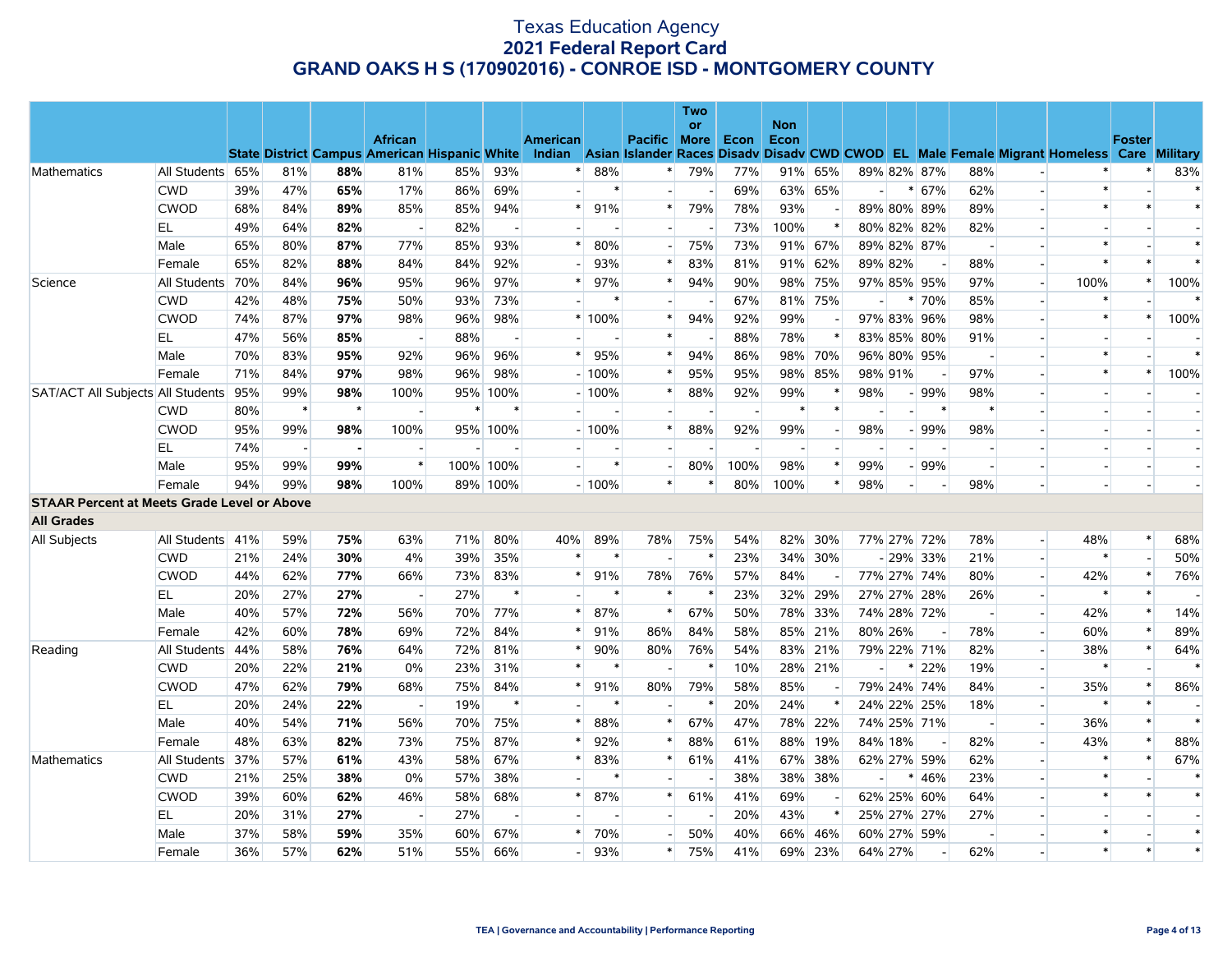|                                             |                  |     |                                                      |                |                          |      |                          |          |         |                   | Two<br>or |      | <b>Non</b>               |                          |                          |                |             |                                                                                                  |        |               |                          |
|---------------------------------------------|------------------|-----|------------------------------------------------------|----------------|--------------------------|------|--------------------------|----------|---------|-------------------|-----------|------|--------------------------|--------------------------|--------------------------|----------------|-------------|--------------------------------------------------------------------------------------------------|--------|---------------|--------------------------|
|                                             |                  |     |                                                      |                | <b>African</b>           |      |                          | American |         | Pacific More Econ |           |      | Econ                     |                          |                          |                |             |                                                                                                  |        | <b>Foster</b> |                          |
|                                             |                  |     | <b>State District Campus American Hispanic White</b> |                |                          |      |                          |          |         |                   |           |      |                          |                          |                          |                |             | Indian Asian Islander Races Disadv Disadv CWD CWOD EL Male Female Migrant Homeless Care Military |        |               |                          |
| Science                                     | All Students 43% |     | 63%                                                  | 83%            | 75%                      | 78%  | 89%                      | $\ast$   | 92%     | $\ast$            | 83%       | 64%  |                          | 90% 39%                  |                          |                | 85% 35% 83% | 84%                                                                                              | 80%    |               | 75%                      |
|                                             | <b>CWD</b>       | 22% | 26%                                                  | 39%            | 17%                      | 50%  | 40%                      |          | $\ast$  | н.                |           | 33%  |                          | 43% 39%                  | $\overline{a}$           | $\ast$         | 48%         | 23%<br>$\overline{\phantom{a}}$                                                                  |        |               | $\ast$                   |
|                                             | <b>CWOD</b>      | 46% | 66%                                                  | 85%            | 78%                      | 80%  | 91%                      |          | 94%     | $\ast$            | 83%       | 66%  | 91%                      |                          |                          |                | 85% 33% 85% | 86%                                                                                              |        |               | 83%                      |
|                                             | EL               | 17% | 23%                                                  | 35%            |                          | 36%  |                          |          |         | $\ast$            |           | 29%  | 44%                      |                          |                          |                | 33% 35% 33% | 36%                                                                                              |        |               |                          |
|                                             | Male             | 44% | 63%                                                  | 83%            | 73%                      | 79%  | 88%                      | $\ast$   | 95%     | $\ast$            | 82%       | 62%  |                          | 89% 48%                  |                          |                | 85% 33% 83% | $\sim$<br>$\overline{a}$                                                                         | $\ast$ |               | $\ast$                   |
|                                             | Female           | 42% | 62%                                                  | 84%            | 77%                      | 78%  | 90%                      |          | 89%     | $\ast$            | 84%       | 65%  |                          | 90% 23%                  |                          | 86% 36%        |             | 84%                                                                                              | $\ast$ | $\ast$        | 83%                      |
| SAT/ACT All Subjects All Students 69%       |                  |     | 91%                                                  | 92%            | 71%                      | 95%  | 94%                      |          | $-100%$ | $\ast$            | 75%       | 83%  | 93%                      |                          | 92%                      |                | $-93%$      | 91%                                                                                              |        |               | $\overline{\phantom{a}}$ |
|                                             | <b>CWD</b>       | 50% | $\ast$                                               | $\star$        |                          |      | $\ast$                   |          |         |                   |           |      |                          |                          |                          |                |             | $\ast$                                                                                           |        |               |                          |
|                                             | <b>CWOD</b>      | 69% | 91%                                                  | 92%            | 71%                      | 95%  | 94%                      |          | $-100%$ | $\ast$            | 75%       | 83%  | 93%                      |                          | 92%                      |                | $-93%$      | 91%                                                                                              |        |               |                          |
|                                             | EL               | 21% | $\overline{a}$                                       | $\overline{a}$ |                          |      |                          |          |         |                   |           |      | $\overline{\phantom{a}}$ |                          | $\overline{a}$           |                |             | $\overline{a}$<br>$\overline{a}$                                                                 |        |               | $\overline{a}$           |
|                                             | Male             | 73% | 94%                                                  | 93%            | $\ast$                   | 100% | 94%                      |          | $\ast$  |                   | 60%       | 100% | 92%                      | $\ast$                   | 93%                      |                | $-93%$      |                                                                                                  |        |               |                          |
|                                             | Female           | 65% | 89%                                                  | 91%            | 60%                      | 89%  | 94%                      |          | $-100%$ | $\ast$            |           | 60%  | 94%                      | $\ast$                   | 91%                      | $\overline{a}$ |             | 91%<br>$\overline{a}$                                                                            |        |               | $\overline{a}$           |
| <b>STAAR Percent at Masters Grade Level</b> |                  |     |                                                      |                |                          |      |                          |          |         |                   |           |      |                          |                          |                          |                |             |                                                                                                  |        |               |                          |
| <b>All Grades</b>                           |                  |     |                                                      |                |                          |      |                          |          |         |                   |           |      |                          |                          |                          |                |             |                                                                                                  |        |               |                          |
| All Subjects                                | All Students     | 18% | 32%                                                  | 31%            | 23%                      | 27%  | 35%                      | 0%       | 52%     | 11%               | 33%       | 17%  | 36%                      | 7%                       |                          | 32% 6%         | 28%         | 34%<br>$\overline{a}$                                                                            | 17%    | $\ast$        | 32%                      |
|                                             | <b>CWD</b>       | 7%  | 8%                                                   | 7%             | 0%                       | 11%  | 8%                       | *        | $\ast$  |                   |           | 11%  | 5%                       | 7%                       |                          | $-14%$         | 9%          | 4%                                                                                               |        |               | 25%                      |
|                                             | <b>CWOD</b>      | 19% | 34%                                                  | 32%            | 24%                      | 28%  | 36%                      |          | 53%     | 11%               | 33%       | 17%  | 37%                      |                          |                          | 32% 5%         | 30%         | 35%<br>$\overline{a}$                                                                            | 12%    | $\ast$        | 35%                      |
|                                             | EL               | 7%  | 10%                                                  | 6%             | $\overline{\phantom{a}}$ | 6%   | $\ast$                   |          |         | $\ast$            |           | 6%   |                          | 5% 14%                   | 5%                       | 6%             | 6%          | 5%<br>$\overline{\phantom{a}}$                                                                   |        |               |                          |
|                                             | Male             | 17% | 31%                                                  | 28%            | 22%                      | 24%  | 32%                      | $\ast$   | 50%     | $\ast$            | 23%       | 15%  | 32%                      | 9%                       | 30%                      |                | 6% 28%      | $\overline{a}$<br>$\blacksquare$                                                                 | 11%    | $\ast$        | 0%                       |
|                                             | Female           | 19% | 33%                                                  | 34%            | 24%                      | 30%  | 38%                      | $\ast$   | 54%     | 14%               | 45%       | 18%  | 39%                      | 4%                       | 35%                      | 5%             |             | 34%<br>$\overline{\phantom{a}}$                                                                  | 30%    | $\ast$        | 44%                      |
| Reading                                     | All Students 18% |     | 30%                                                  | 26%            | 17%                      | 21%  | 30%                      | $\ast$   | 48%     | 20%               | 24%       | 11%  | 30%                      | 7%                       | 27%                      |                | 2% 20%      | 32%                                                                                              | 10%    |               | 18%                      |
|                                             | <b>CWD</b>       | 6%  | 7%                                                   | 7%             | 0%                       | 12%  | 6%                       | $\ast$   | $\ast$  |                   |           | 10%  | 4%                       | 7%                       | $\overline{\phantom{a}}$ | $\ast$         | 9%          | 0%<br>$\overline{\phantom{a}}$                                                                   |        |               | $\ast$                   |
|                                             | <b>CWOD</b>      | 20% | 32%                                                  | 27%            | 18%                      | 22%  | 31%                      | $\ast$   | 49%     | 20%               | 25%       | 11%  | 31%                      |                          |                          |                | 27% 3% 21%  | 33%                                                                                              | 5%     |               | 29%                      |
|                                             | EL               | 7%  | 9%                                                   | 2%             |                          | 3%   | $\ast$                   |          | $\ast$  |                   | $\ast$    | 0%   | $5\%$                    | $\ast$                   | 3%                       | 2%             | 4%          | 0%                                                                                               |        | $\ast$        |                          |
|                                             | Male             | 16% | 26%                                                  | 20%            | 13%                      | 16%  | 23%                      | *        | 41%     | $\ast$            | 12%       | 9%   | 23%                      | 9%                       | 21%                      |                | 4% 20%      | $\sim$<br>$\sim$                                                                                 | 7%     | $\ast$        | $\ast$                   |
|                                             | Female           | 21% | 34%                                                  | 32%            | 21%                      | 27%  | 36%                      | *        | 56%     | $\ast$            | 40%       | 13%  | 38%                      | 0%                       | 33%                      | 0%             |             | 32%                                                                                              | 14%    |               | 25%                      |
| Mathematics                                 | All Students 17% |     | 33%                                                  | 25%            | 23%                      | 26%  | 22%                      |          | 38%     | $\ast$            | 32%       | 18%  |                          | 27% 11%                  |                          |                | 25% 18% 24% | 25%                                                                                              |        | $\ast$        | 33%                      |
|                                             | <b>CWD</b>       | 8%  | 10%                                                  | 11%            | 0%                       | 21%  | 6%                       |          |         |                   |           | 15%  |                          | 8% 11%                   | $\blacksquare$           | $\ast$         | 13%         | 8%                                                                                               |        |               | $\ast$                   |
|                                             | <b>CWOD</b>      | 18% | 35%                                                  | 25%            | 25%                      | 26%  | 23%                      | $\ast$   | 39%     | $\ast$            | 32%       | 18%  | 28%                      |                          |                          |                | 25% 15% 25% | 25%                                                                                              |        | $\ast$        | $\ast$                   |
|                                             | EL.              | 8%  | 13%                                                  | 18%            | $\overline{a}$           | 18%  | $\sim$                   |          |         |                   |           | 20%  | 14%                      | $\ast$                   |                          |                | 15% 18% 18% | 18%<br>$\overline{a}$                                                                            |        |               | $\overline{a}$           |
|                                             | Male             | 18% | 34%                                                  | 24%            | 21%                      | 25%  | 22%                      |          | 50%     |                   | 38%       | 17%  |                          | 27% 13%                  |                          |                | 25% 18% 24% | $\overline{\phantom{a}}$                                                                         |        |               | $\ast$                   |
|                                             | Female           | 16% | 32%                                                  | 25%            | 25%                      | 27%  | 23%                      |          | 29%     |                   | 25%       | 19%  | 27%                      | 8%                       |                          | 25% 18%        |             | 25%                                                                                              |        | $\ast$        | $\ast$                   |
| Science                                     | All Students     | 19% | 35%                                                  | 47%            | 35%                      | 38%  | 55%                      |          | 70%     | $\ast$            | 47%       | 27%  | 53%                      | 6%                       |                          |                | 49% 0% 47%  | 46%                                                                                              | 60%    |               | 50%                      |
|                                             | <b>CWD</b>       | 8%  | 8%                                                   | 6%             | 0%                       | 0%   | 13%                      |          | $\ast$  |                   |           | 7%   | 5%                       | 6%                       |                          |                | 4%          | 8%<br>$\overline{\phantom{a}}$                                                                   |        |               | $\ast$                   |
|                                             | <b>CWOD</b>      | 20% | 38%                                                  | 49%            | 36%                      | 41%  | 56%                      | $\ast$   | 72%     | $*$               | 47%       | 28%  | 55%                      | $\overline{\phantom{a}}$ | 49%                      | 0%             | 50%         | 47%<br>$\overline{\phantom{a}}$                                                                  | $\ast$ | $\ast$        | 50%                      |
|                                             | EL               | 4%  | 6%                                                   | 0%             | $\overline{\phantom{a}}$ | 0%   | $\overline{\phantom{a}}$ |          |         | $\ast$            |           | 0%   | 0%                       | $\ast$                   | $0\%$                    | $0\%$          | 0%          | 0%                                                                                               |        |               |                          |
|                                             | Male             | 20% | 37%                                                  | 47%            | 40%                      | 37%  | 58%                      |          | 68%     |                   | 29%       | 25%  | 55%                      | 4%                       | 50%                      |                | 0% 47%      | $\overline{\phantom{a}}$                                                                         | $\ast$ |               | $\ast$                   |
|                                             | Female           | 18% | 34%                                                  | 46%            | 30%                      | 39%  | 52%                      |          | 72%     | *                 | 63%       | 29%  | 51%                      | 8%                       |                          | 47% 0%         |             | 46%                                                                                              | $\ast$ | $\ast$        | 67%                      |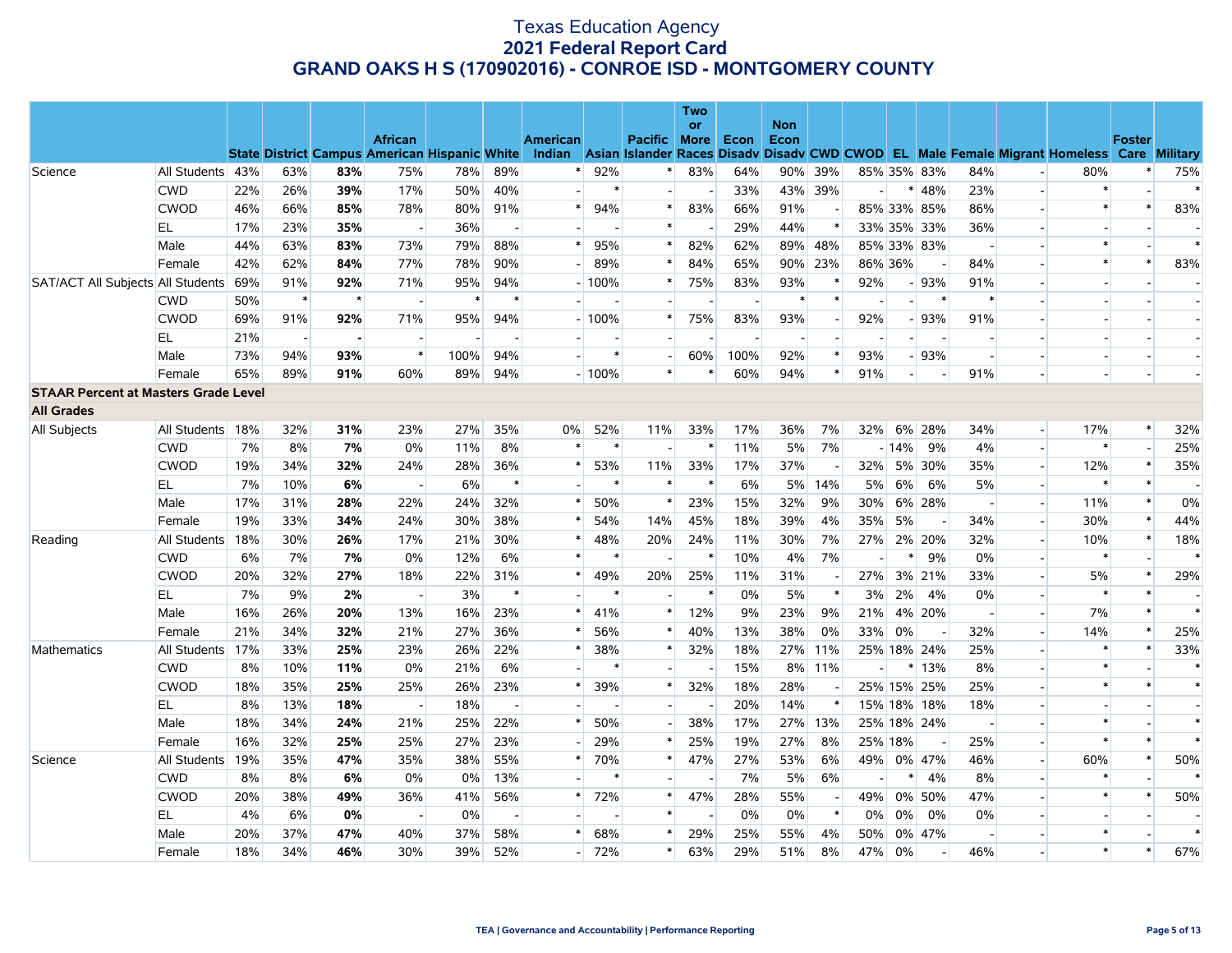|                                       |             |     |     |     | <b>African</b><br>State District Campus American Hispanic White |       |      | <b>American</b> |     | Pacific | <b>Two</b><br>or<br><b>More</b> | Econ  | <b>Non</b><br>Econ |     |        |     | Indian Asian Islander Races Disady Disady CWD CWOD EL Male Female Migrant Homeless Care Military | Foster |  |
|---------------------------------------|-------------|-----|-----|-----|-----------------------------------------------------------------|-------|------|-----------------|-----|---------|---------------------------------|-------|--------------------|-----|--------|-----|--------------------------------------------------------------------------------------------------|--------|--|
| SAT/ACT All Subjects All Students 14% |             |     | 32% | 15% | 29%                                                             | 10%   | 14%⊧ |                 | 20% |         | 25%                             | $0\%$ | 16%                | 15% | $-16%$ | 14% |                                                                                                  |        |  |
|                                       | CWD         | 11% |     |     |                                                                 |       |      |                 |     |         |                                 |       |                    |     |        |     |                                                                                                  |        |  |
|                                       | <b>CWOD</b> | 14% | 32% | 15% | 29%                                                             | 10%   | 14%  |                 | 20% |         | 25%                             | 0%    | 17%                | 15% | $-16%$ | 14% |                                                                                                  |        |  |
|                                       | EL          | 1%  |     |     |                                                                 |       |      |                 |     |         |                                 |       |                    |     |        |     |                                                                                                  |        |  |
|                                       | Male        | 18% | 36% | 16% |                                                                 | 17%   | 12%  |                 |     |         | 40%                             | 0%    | 17%                | 16% | $-16%$ |     |                                                                                                  |        |  |
|                                       | Female      | 11% | 27% | 14% | 20%                                                             | $0\%$ | 16%  |                 | 25% |         |                                 | 0%    | 15%                | 14% |        | 14% |                                                                                                  |        |  |

- Indicates there are no students in the group.

\* Indicates results are masked due to small numbers to protect student confidentiality.

#### **Part (iii): Academic Growth and Graduation Rate**

#### **Part (iii)(I): Academic Growth**

This section provides information on students' academic growth for mathematics and reading/ELA for public elementary schools and secondary schools which don't have a graduation rate, for the 2020-21 school year. These results include all students tested, regardless of whether they were in the accountability subset. (CWD: children with disability; CWOD: children without disability; EL: English learner)

 *USDE waived reporting requirements in Section 1111(h)(1)(C)(iii)(I) (other academic indicator results for schools that are not high schools) for the 2020-21 school year.*

#### **Part (iii)(II): Graduation Rate**

This section provides information on high school graduation rates for the class of 2020.

### **There is no data for this campus.**

#### **Part (iv): English Language Proficiency**

This section provides information on the number and percentage of English learners achieving English language proficiency based on the 2021 Texas English Language Proficiency Assessment System (TELPAS) data. (EL: English learner)

| <b>Total</b> | <b>EL in Proficiency</b> | Rate of     |
|--------------|--------------------------|-------------|
| <b>Class</b> | of EL                    | Proficiency |
| 44           | 10                       |             |

- Indicates there are no students in the group.
- \* Indicates results are masked due to small numbers to protect student confidentiality.
- $\diamond$  Indicates data reporting does not meet for Minimum Size.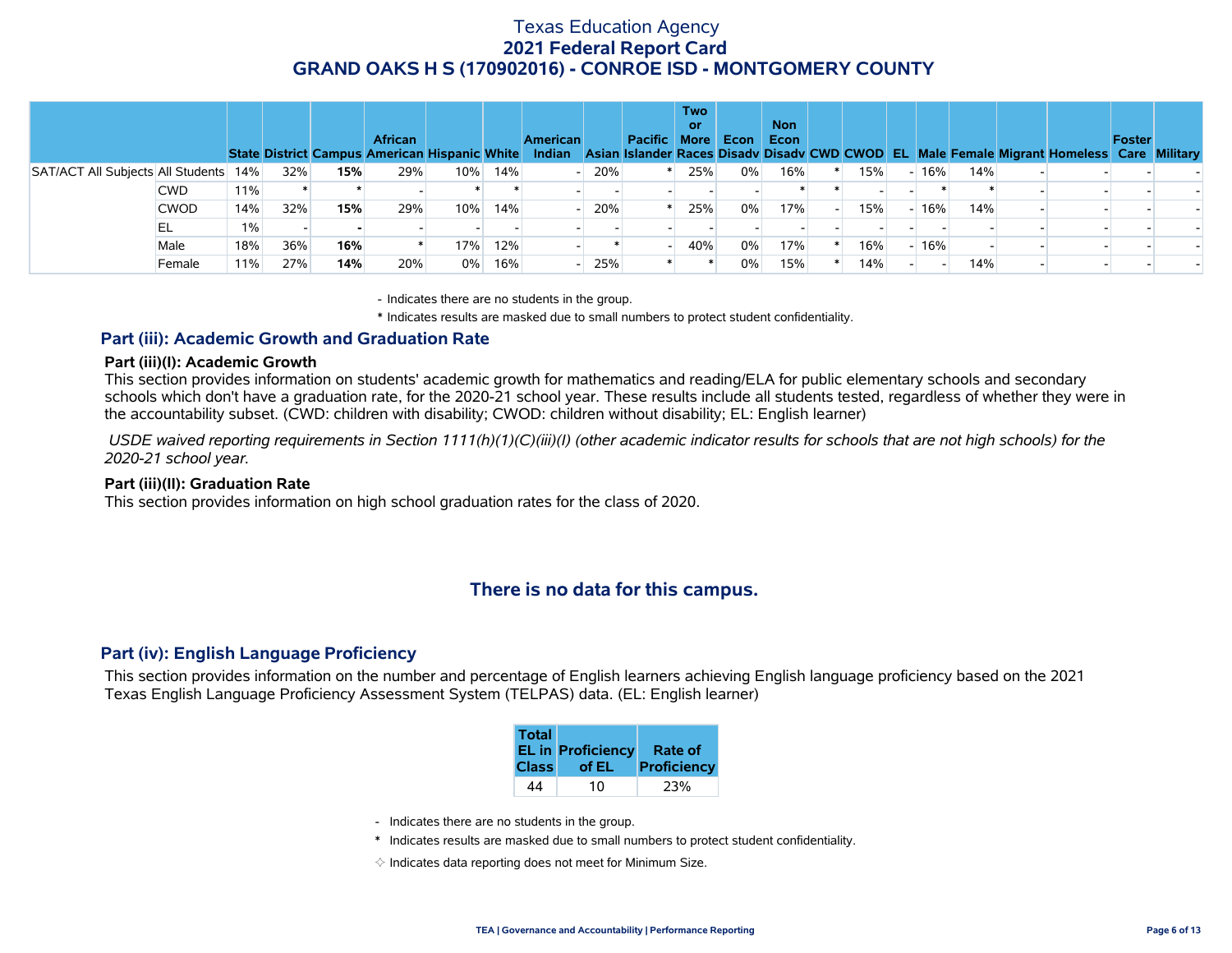### **Part (v): School Quality or Student Success (SQSS)**

This section provides information on school quality or student success, which is college, career and military readiness (CCMR) for high schools and average performance rate of the three STAAR performance levels of all students, regardless of whether they were in the accountability subset, for elementary and secondary schools without a graduation rate. (CWD: children with disability; EL: English learner)

|                                                                             | All                      | <b>African</b><br><b>Students American Hispanic White</b> |    |                          | <b>American</b><br>Indian |                          | <b>Pacific</b><br>Asian Islander Races Disady CWD | Two<br>0ľ<br><b>More</b> | Econ   |                          | EL |
|-----------------------------------------------------------------------------|--------------------------|-----------------------------------------------------------|----|--------------------------|---------------------------|--------------------------|---------------------------------------------------|--------------------------|--------|--------------------------|----|
| Student Success (Student Achievement Domain Score: STAAR Component Only)    |                          |                                                           |    |                          |                           |                          |                                                   |                          |        |                          |    |
| <b>STAAR Component Score</b>                                                | 65                       | 57                                                        | 62 | 69                       | 40                        | 78                       | 59                                                | 65                       | 50     | 30                       | 33 |
| <b>School Quality (College, Career, and Military Readiness Performance)</b> |                          |                                                           |    |                          |                           |                          |                                                   |                          |        |                          |    |
| <b>%Students meeting CCMR</b>                                               | $\overline{\phantom{a}}$ |                                                           |    | $\overline{\phantom{0}}$ | $\overline{\phantom{0}}$  | $\overline{\phantom{0}}$ | $\overline{\phantom{a}}$                          | $\overline{\phantom{0}}$ | $\sim$ | $\overline{\phantom{0}}$ |    |

- Indicates there are no students in the group.

\* Indicates results are masked due to small numbers to protect student confidentiality.

### **Part (vi): Goal Meeting Status**

This section provides information on the progress of all students and each student group toward meeting the long-term goals or interim objectives on STAAR academic performance, federal graduation rate, and English learners' language proficiency. (CWD: children with disability; EL: English learner)

 *USDE waived reporting requirements in Section 1111(h)(1)(C)(vi) (progress toward meeting long-term goals and measurements of interim progress) for the 2020-21 school year.*

### **Part (vii): STAAR Participation**

This section provides the percentage of students assessed and not assessed on STAAR for mathematics, reading/ELA, and science. (CWD: children with disability; CWOD: children without disability; EL: English learner)

|                           |              |     | <b>African</b><br><b>Campus American Hispanic White</b> |     |        | <b>American</b><br><b>Indian</b> |     | <b>Pacific</b><br>Asian Islander Races Disady Disady CWD CWOD | Two<br>or<br><b>More</b> | Econ | <b>Non</b><br>Econ |     |     | EL  |         |     | <b>Male Female Migrant</b> |
|---------------------------|--------------|-----|---------------------------------------------------------|-----|--------|----------------------------------|-----|---------------------------------------------------------------|--------------------------|------|--------------------|-----|-----|-----|---------|-----|----------------------------|
| <b>Participation Rate</b> |              |     |                                                         |     |        |                                  |     |                                                               |                          |      |                    |     |     |     |         |     |                            |
| <b>All Subjects</b>       | All Students | 93% | 92%                                                     | 90% | 94%    | 100%                             | 98% | 100%                                                          | 89%                      | 89%  | 94%                | 75% | 94% |     | 91% 91% | 94% |                            |
|                           | <b>CWD</b>   | 75% | 70%                                                     | 65% | 88%    |                                  |     |                                                               |                          | 71%  | 78%                | 75% |     |     | 60% 71% | 86% |                            |
|                           | <b>CWOD</b>  | 94% | 94%                                                     | 92% | 95%    |                                  | 98% | 100%                                                          | 90%                      | 91%  | 94%                |     | 94% | 96% | 93%     | 94% |                            |
|                           | 'EL          | 91% |                                                         | 90% | $\ast$ |                                  |     |                                                               |                          | 90%  | 92%                | 60% | 96% |     | 91% 89% | 94% |                            |
|                           | Male         | 91% | 89%                                                     | 89% | 93%    |                                  | 99% |                                                               | 84%                      | 87%  | 93%                | 71% | 93% |     | 89% 91% |     |                            |
|                           | Female       | 94% | 95%                                                     | 90% | 95%    |                                  | 97% | $00\%$                                                        | 97%                      | 92%  | 95%                | 86% | 94% | 94% |         | 94% |                            |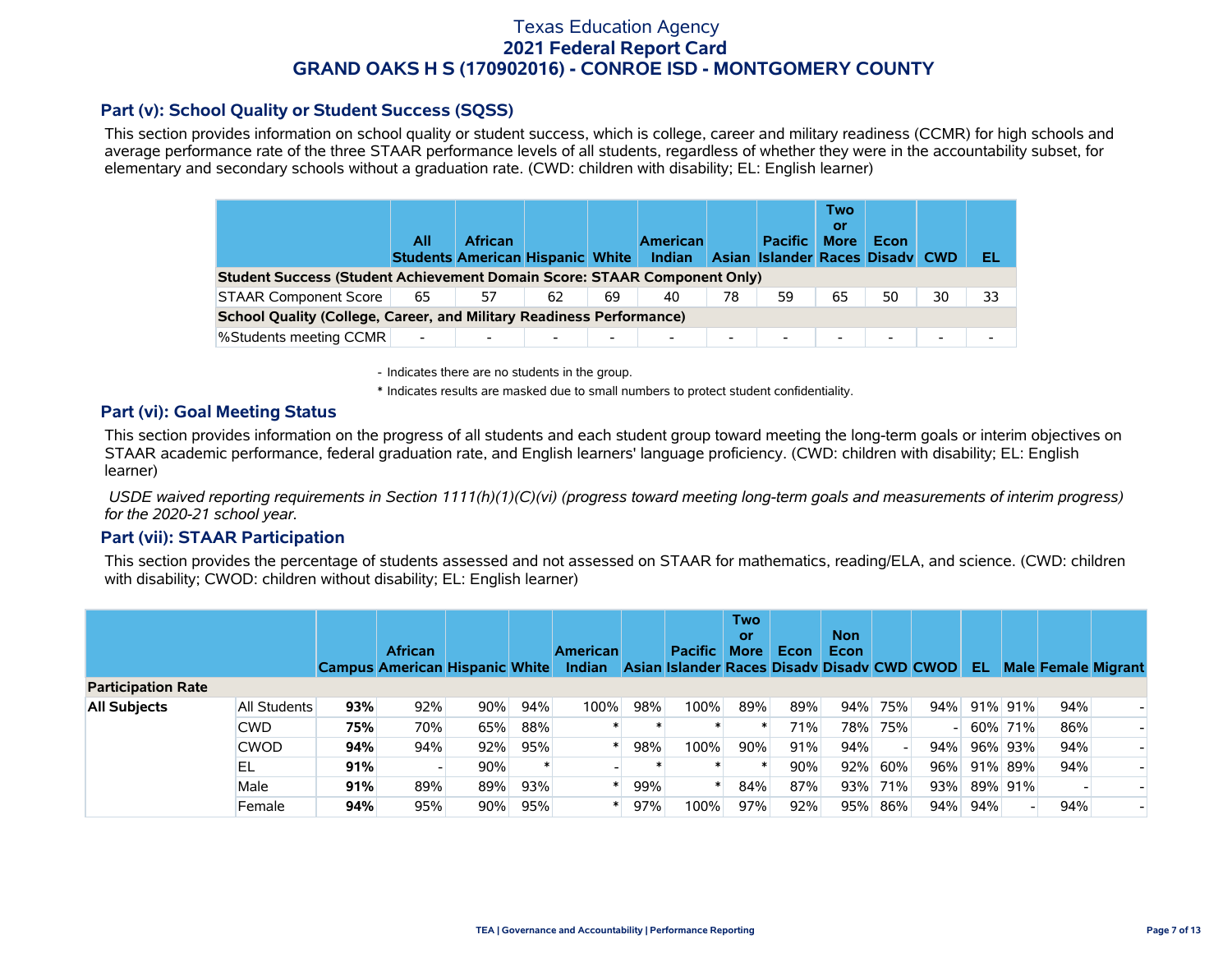|                                          |              |         |                                       |                |                          |                 |         |                                             | Two                      |                          |                    |                |                          |                          |                          |                |                               |
|------------------------------------------|--------------|---------|---------------------------------------|----------------|--------------------------|-----------------|---------|---------------------------------------------|--------------------------|--------------------------|--------------------|----------------|--------------------------|--------------------------|--------------------------|----------------|-------------------------------|
|                                          |              |         | <b>African</b>                        |                |                          | <b>American</b> |         | <b>Pacific</b>                              | <b>or</b><br><b>More</b> | Econ                     | <b>Non</b><br>Econ |                |                          |                          |                          |                |                               |
|                                          |              |         | <b>Campus American Hispanic White</b> |                |                          | <b>Indian</b>   |         | Asian Islander Races Disady Disady CWD CWOD |                          |                          |                    |                |                          |                          |                          |                | <b>EL</b> Male Female Migrant |
| Reading                                  | All Students | 94%     | 92%                                   | 91%            | 95%                      |                 | * 100%  | 100%                                        | 89%                      | 90%                      | 95%                | 80%            | 94%                      | 92%                      | 93%                      | 94%            |                               |
|                                          | <b>CWD</b>   | 80%     | 78%                                   | 69%            | 91%                      | $\ast$          | $\ast$  | $\pmb{\ast}$                                | $\ast$                   | 78%                      | 81%                | 80%            | $-1$                     |                          | 71% 78%                  | 85%            | $\overline{a}$                |
|                                          | <b>CWOD</b>  | 94%     | 93%                                   | 93%            | 96%                      |                 | $*100%$ | 100%                                        | 90%                      | 92%                      | 95%                |                | 94%                      | 94%                      | 94%                      | 95%            | $\overline{\phantom{a}}$      |
|                                          | EL.          | 92%     | $\overline{a}$                        | 90%            | $\ast$                   |                 | $\ast$  | $\ast$                                      | $\ast$                   | 89%                      | 94%                | 71%            | 94%                      |                          | 92% 91%                  | 92%            |                               |
|                                          | Male         | 93%     | 91%                                   | 90%            | 95%                      |                 | 100%    | $\ast$                                      | 85%                      | 89%                      | 94%                | 78%            | 94%                      |                          | 91% 93%                  |                |                               |
|                                          | Female       | 94%     | 94%                                   | 92%            | 95%                      | $\ast$          | 100%    | $\ast$                                      | 96%                      | 92%                      | 95%                | 85%            | 95%                      | 92%                      | $\overline{\phantom{a}}$ | 94%            | $\overline{\phantom{a}}$      |
| <b>Mathematics</b>                       | All Students | 89%     | 90%                                   | 88%            | 90%                      |                 | 89%     | $\ast$                                      | 88%                      | 86%                      | 91%                | 74%            | 91%                      |                          | 92% 87%                  | 92%            |                               |
|                                          | <b>CWD</b>   | 74%     | 67%                                   | 67%            | 84%                      |                 | $\ast$  | $\overline{a}$                              |                          | 65%                      | 80%                | 74%            |                          | $^{\ast}$                | 69%                      | 87%            |                               |
|                                          | <b>CWOD</b>  | 91%     | 92%                                   | 90%            | 91%                      | $\ast$          | 88%     | $\ast$                                      | 88%                      | 88%                      | 91%                |                |                          | 91% 100% 89%             |                          | 93%            | $\overline{\phantom{a}}$      |
|                                          | EL.          | 92%     | $\overline{\phantom{a}}$              | 92%            | $\overline{\phantom{a}}$ |                 |         | $\overline{\phantom{a}}$                    |                          | 94%                      | 88%                | $\ast$         | 100%                     |                          | 92% 85%                  | 100%           |                               |
|                                          | Male         | 87%     | 86%                                   | 87%            | 87%                      | $\ast$          | 91%     | $\overline{a}$                              | 80%                      | 80%                      | 89%                | 69%            | 89%                      |                          | 85% 87%                  |                |                               |
|                                          | Female       | 92%     | 94%                                   | 89%            | 94%                      |                 | 88%     | $\ast$                                      | 100%                     | 92%                      | 92%                | 87%            |                          | 93% 100%                 | $\overline{a}$           | 92%            |                               |
| <b>Science</b>                           | All Students | 93%     | 93%                                   | 90%            | 95%                      | $\ast$          | 100%    | $\ast$                                      | 90%                      | 90%                      | 94%                | 68%            | 94%                      |                          | 90% 92%                  | 94%            | $\overline{\phantom{a}}$      |
|                                          | <b>CWD</b>   | 68%     | 60%                                   | 58%            | 83%                      |                 | $\ast$  | $\overline{a}$                              |                          | 65%                      | 70%                | 68%            |                          | $^{\ast}$                | 61%                      | 87%            | $\overline{a}$                |
|                                          | <b>CWOD</b>  | 94%     | 95%                                   | 93%            | 95%                      |                 | 100%    | $\ast$                                      | 90%                      | 93%                      | 95%                |                | 94%                      |                          | 96% 94%                  | 95%            |                               |
|                                          | EL.          | 90%     |                                       | 89%            | $\overline{a}$           |                 |         | $\ast$                                      |                          | 89%                      | 90%                | $\ast$         | 96%                      |                          | 90% 88%                  | 92%            | $\overline{\phantom{a}}$      |
|                                          | Male         | 92%     | 89%                                   | 90%            | 94%                      |                 | $*100%$ | $\ast$                                      | 85%                      | 89%                      | 93%                | 61%            | 94%                      |                          | 88% 92%                  |                |                               |
|                                          | Female       | 94%     | 97%                                   | 89%            | 96%                      |                 | 100%    | $\ast$                                      | 95%                      | 92%                      | 95%                | 87%            | 95%                      | 92%                      | $\overline{\phantom{a}}$ | 94%            |                               |
| <b>SAT/ACT All Subjects All Students</b> |              | 86%     | 100%                                  | 81%            | 88%                      |                 | 83%     | $\ast$                                      | 80%                      | 80%                      | 87%                | $\ast$         | 86%                      |                          | $-85%$                   | 88%            | $\overline{\phantom{a}}$      |
|                                          | <b>CWD</b>   | $\star$ | $\overline{\phantom{a}}$              | $\ast$         | $\ast$                   |                 |         | $\blacksquare$                              | $\overline{\phantom{a}}$ | $\overline{\phantom{a}}$ | $\ast$             | $\ast$         | $\overline{\phantom{a}}$ | $\overline{a}$           | $\ast$                   | $\ast$         | $\overline{\phantom{a}}$      |
|                                          | <b>CWOD</b>  | 86%     | 100%                                  | 80%            | 88%                      |                 | 83%     | $\ast$                                      | 80%                      | 80%                      | 87%                | $\overline{a}$ | 86%                      |                          | $-85%$                   | 88%            |                               |
|                                          | EL           |         |                                       | $\overline{a}$ |                          |                 |         | $\overline{\phantom{a}}$                    |                          | $\overline{a}$           | $\overline{a}$     |                |                          |                          |                          |                | $\overline{a}$                |
|                                          | Male         | 85%     | $\pmb{\ast}$                          | 86%            | 88%                      |                 | $\ast$  | $\overline{a}$                              | 71%                      | 78%                      | 86%                | $\ast$         | 85%                      |                          | $-85%$                   | $\overline{a}$ | $\overline{a}$                |
|                                          | Female       | 88%     | 100%                                  | 75%            | 89%                      |                 | 89%     | $\pmb{\ast}$                                | $\ast$                   | 83%                      | 88%                | $\ast$         | 88%                      | $\overline{\phantom{0}}$ | $\overline{\phantom{a}}$ | 88%            |                               |
| <b>Non-Participation Rate</b>            |              |         |                                       |                |                          |                 |         |                                             |                          |                          |                    |                |                          |                          |                          |                |                               |
| <b>All Subjects</b>                      | All Students | 7%      | 8%                                    | 10%            | 6%                       | 0%              | 2%      | 0%                                          | 11%                      | 11%                      | 6%                 | 25%            | 6%                       | 9%                       | 9%                       | 6%             | $\overline{\phantom{a}}$      |
|                                          | <b>CWD</b>   | 25%     | 30%                                   | 35%            | 12%                      | $\ast$          | $\ast$  | $\ast$                                      | $\ast$                   | 29%                      | 22%                | 25%            |                          |                          | 40% 29%                  | 14%            |                               |
|                                          | <b>CWOD</b>  | 6%      | 6%                                    | 8%             | 5%                       | $\ast$          | 2%      | 0%                                          | 10%                      | 9%                       | 6%                 |                | 6%                       | 4%                       | 7%                       | 6%             |                               |
|                                          | EL.          | 9%      |                                       | 10%            | $\ast$                   |                 | $\ast$  | $\ast$                                      | $\ast$                   | 10%                      | 8%                 | 40%            | 4%                       | 9%                       | 11%                      | 6%             |                               |
|                                          | Male         | 9%      | 11%                                   | 11%            | 7%                       | $\ast$          | $1\%$   | $\ast$                                      | 16%                      | 13%                      | 7%                 | 29%            | 7%                       | 11%                      | 9%                       | $\blacksquare$ | $\overline{\phantom{a}}$      |
|                                          | Female       | 6%      | 5%                                    | 10%            | 5%                       | $\ast$          | 3%      | 0%                                          | 3%                       | 8%                       | 5%                 | 14%            | 6%                       | 6%                       | $\overline{\phantom{a}}$ | 6%             | $\overline{a}$                |
| Reading                                  | All Students | 6%      | $8\%$                                 | 9%             | 5%                       | $\ast$          | 0%      | 0%                                          | 11%                      | 10%                      | 5%                 | 20%            | 6%                       | 8%                       | 7%                       | 6%             |                               |
|                                          | <b>CWD</b>   | 20%     | 22%                                   | 31%            | 9%                       | $\ast$          | $\ast$  | $\ast$                                      | $\ast$                   | 22%                      | 19%                | 20%            |                          | 29%                      | 22%                      | 15%            | $\overline{\phantom{a}}$      |
|                                          | <b>CWOD</b>  | 6%      | 7%                                    | 7%             | 4%                       | $\ast$          | 0%      | 0%                                          | 10%                      | 8%                       | 5%                 |                | 6%                       | 6%                       | 6%                       | 5%             |                               |
|                                          | <b>EL</b>    | 8%      | $\overline{a}$                        | 10%            | $\ast$                   |                 | $\ast$  | $\ast$                                      | $\ast$                   | 11%                      | 6%                 | 29%            | 6%                       | 8%                       | 9%                       | 8%             |                               |
|                                          | Male         | 7%      | 9%                                    | 10%            | 5%                       | $\ast$          | $0\%$   | $\ast$                                      | 15%                      | 11%                      | 6%                 | 22%            | 6%                       | 9%                       | 7%                       | $\overline{a}$ | $\blacksquare$                |
|                                          | Female       | 6%      | 6%                                    | 8%             | 5%                       | $\ast$          | $0\%$   | $\ast$                                      | 4%                       | 8%                       | 5%                 | 15%            | 5%                       | 8%                       | $\sim$                   | 6%             | $\blacksquare$                |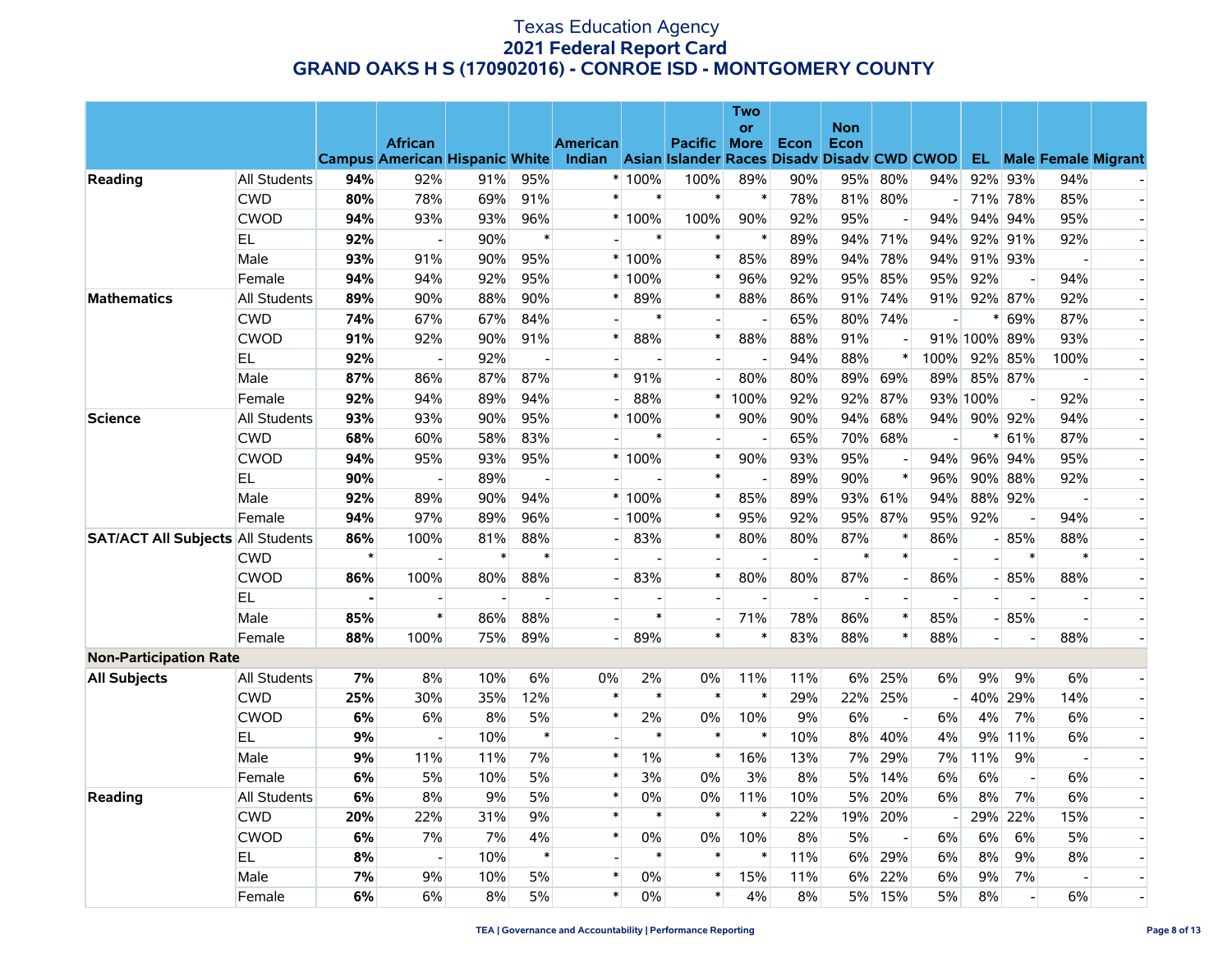|                                          |                     |     | <b>African</b><br><b>Campus American Hispanic White</b> |     |        | <b>American</b><br>Indian |        | <b>Pacific</b><br>Asian Islander | Two<br>or<br><b>More</b> | Econ | <b>Non</b><br>Econ<br><b>Races Disady Disady CWD CWOD</b> |     |     | EL.    |         |       | <b>Male Female Migrant</b> |
|------------------------------------------|---------------------|-----|---------------------------------------------------------|-----|--------|---------------------------|--------|----------------------------------|--------------------------|------|-----------------------------------------------------------|-----|-----|--------|---------|-------|----------------------------|
| <b>Mathematics</b>                       | <b>All Students</b> | 11% | 10%                                                     | 12% | 10%    | $\ast$                    | 11%    | $\ast$                           | 12%                      | 14%  | $9\%$                                                     | 26% | 9%  |        | 8% 13%  | 8%    |                            |
|                                          | <b>CWD</b>          | 26% | 33%                                                     | 33% | 16%    |                           |        |                                  |                          | 35%  | 20%                                                       | 26% |     | $\ast$ | 31%     | 13%   |                            |
|                                          | <b>CWOD</b>         | 9%  | 8%                                                      | 10% | 9%     | $\ast$                    | 12%    | $\ast$                           | 12%                      | 12%  | 9%                                                        |     | 9%  |        | 0% 11%  | 7%    |                            |
|                                          | EL.                 | 8%  |                                                         | 8%  |        |                           |        |                                  |                          | 6%   | 12%                                                       |     | 0%  | 8%     | 15%     | $0\%$ |                            |
|                                          | Male                | 13% | 14%                                                     | 13% | 13%    |                           | 9%     |                                  | 20%                      | 20%  | 11%                                                       | 31% | 11% |        | 15% 13% |       |                            |
|                                          | Female              | 8%  | 6%                                                      | 11% | 6%     |                           | 12%    | $\ast$                           | $0\%$                    | 8%   | 8%                                                        | 13% | 7%  | 0%     |         | 8%    |                            |
| <b>Science</b>                           | All Students        | 7%  | 7%                                                      | 10% | 5%     |                           | 0%     | $\ast$                           | 10%                      | 10%  | 6%                                                        | 32% | 6%  | 10%    | 8%      | 6%    |                            |
|                                          | <b>CWD</b>          | 32% | 40%                                                     | 42% | 17%    |                           | $\ast$ |                                  |                          | 35%  | 30%                                                       | 32% |     |        | 39%     | 13%   |                            |
|                                          | <b>CWOD</b>         | 6%  | 5%                                                      | 7%  | 5%     |                           | $0\%$  | $\ast$                           | 10%                      | 7%   | 5%                                                        |     | 6%  | 4%     | 6%      | 5%    |                            |
|                                          | EL.                 | 10% |                                                         | 11% |        |                           |        |                                  |                          | 11%  | 10%                                                       |     | 4%  | 10%    | 12%     | 8%    |                            |
|                                          | Male                | 8%  | 11%                                                     | 10% | 6%     |                           | 0%     | $\ast$                           | 15%                      | 11%  | 7%                                                        | 39% | 6%  | 12%    | 8%      |       |                            |
|                                          | Female              | 6%  | 3%                                                      | 11% | 4%     |                           | 0%     |                                  | 5%                       | 8%   | 5%                                                        | 13% | 5%  | 8%     |         | 6%    |                            |
| <b>SAT/ACT All Subjects All Students</b> |                     | 14% | $0\%$                                                   | 19% | 12%    |                           | 17%    | $\ast$                           | 20%                      | 20%  | 13%                                                       |     | 14% |        | $-15%$  | 12%   |                            |
|                                          | <b>CWD</b>          |     |                                                         |     | $\ast$ |                           |        |                                  |                          |      |                                                           |     |     |        |         |       |                            |
|                                          | <b>CWOD</b>         | 14% | 0%                                                      | 20% | 12%    |                           | 17%    | $\ast$                           | 20%                      | 20%  | 13%                                                       |     | 14% |        | $-15%$  | 12%   |                            |
|                                          | EL.                 |     |                                                         |     |        |                           |        |                                  |                          |      |                                                           |     |     |        |         |       |                            |
|                                          | Male                | 15% |                                                         | 14% | 12%    |                           |        |                                  | 29%                      | 22%  | 14%                                                       |     | 15% |        | $-15%$  |       |                            |
|                                          | Female              | 12% | $0\%$                                                   | 25% | 11%    |                           | 11%    | $\ast$                           |                          | 17%  | 12%                                                       |     | 12% |        |         | 12%   |                            |

- Indicates there are no students in the group.

\* Indicates results are masked due to small numbers to protect student confidentiality.

### **Part (viii): Civil Rights Data**

Part (viii)(I) This section provides information from the 2017-18 CRDC surveys, submitted by school districts to the Office for Civil Rights on measures of school quality, climate, and safety, including counts of in-school suspensions, out-of-school suspensions, expulsions, school related arrests, referrals to law enforcement, chronic absenteeism (including both excused and unexcused absences), incidences of violence, including bullying and harassment. (EL: English learner)

# **There is no data for this campus.**

**Part (viii)(II)** This section provides information from the 2017-18 CRDC surveys, submitted by school districts to the Office for Civil Rights, on the number of students enrolled in preschool programs and accelerated coursework to earn postsecondary credit while still in high school.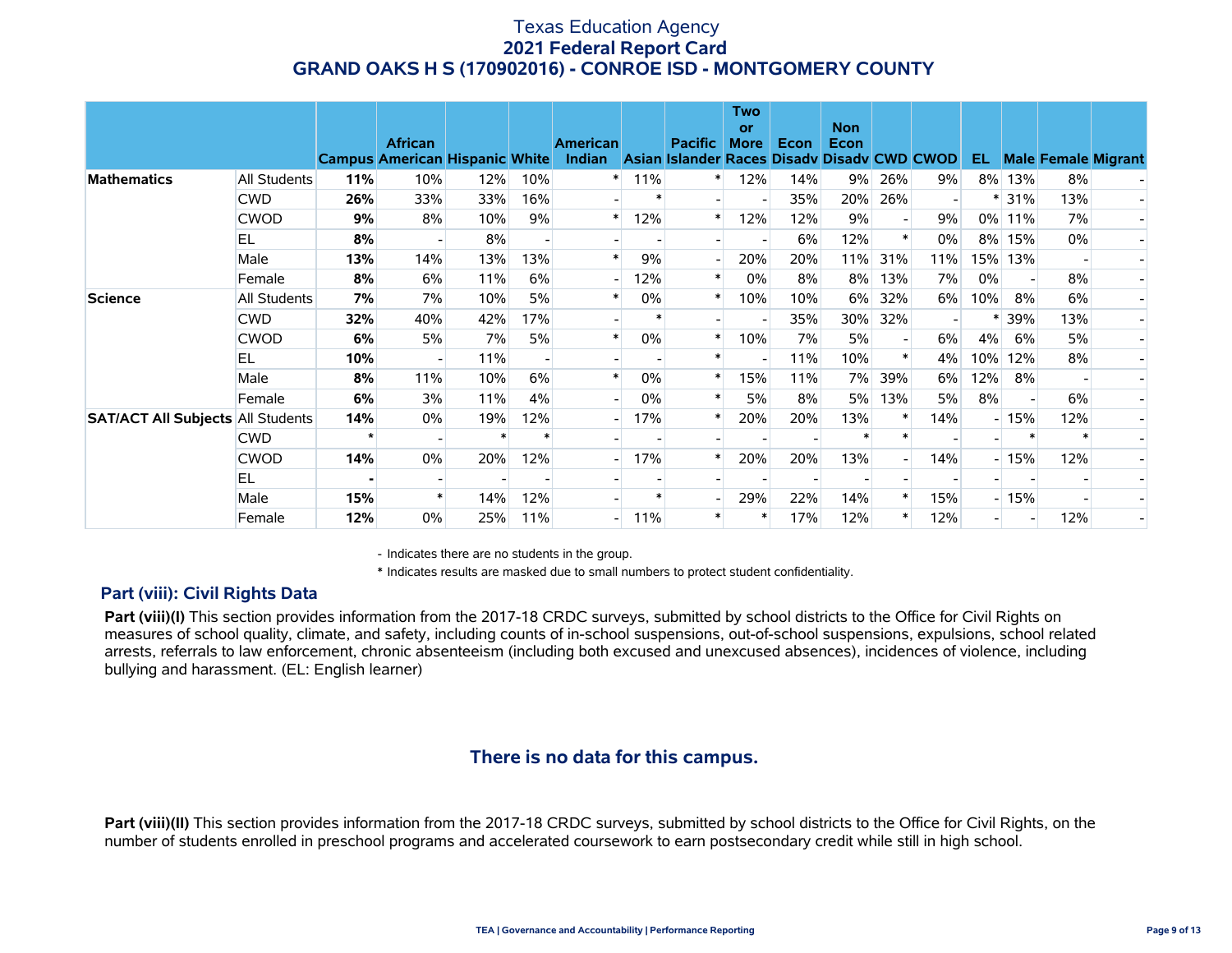# **There is no data for this campus.**

### **Part (ix): Teacher Quality Data**

This section provides information on the professional qualifications of teachers, including information disaggregated by high- and low-poverty schools on the number and percentage of (I) inexperienced teacher, principals, and other school leaders; (II) teachers teaching with emergency or provisional credentials; and (III) teachers who are not teaching in the subject or field for which the teacher is certified or licensed.

| <b>Low Poverty School</b>                                                                              |                       |       |
|--------------------------------------------------------------------------------------------------------|-----------------------|-------|
|                                                                                                        | <b>All School</b>     |       |
|                                                                                                        | <b>Number Percent</b> |       |
| Inexperienced Teachers, Principals, and Other School Leaders                                           | 18.9                  | 11.5% |
| Teachers Teaching with Emergency or Provisional Credentials                                            | 6.9                   | 4.4%  |
| Teacher Who Are Not Teaching in the Subject or Field for Which<br>the Teacher is Certified or Licensed | 79                    | 5.1%  |

- Indicates there are no data available in the group.

Blank cell indicates there are no data available in the group.

### **Part (x): Per-pupil Expenditure**

This section provides information on the per-pupil expenditures of federal, state, and local funds, including actual personnel expenditures and actual non-personnel expenditures, disaggregated by source of funds, for each school district and campus for the 2020-21 fiscal year.

 *To be updated by June 30th, 2022.*

#### **Part (xi): STAAR Alternate 2 Participation**

This section provides information on the number and percentage of students with the most significant cognitive disabilities who take STAAR Alternate 2, by grade and subject for the 2020-21 school year.

|                    | <b>State</b><br><b>Number</b> | <b>State</b><br>Rate  <br><b>of</b> |    |       | <b>District District Campus Campus</b><br>Number Rate of Number Rate of<br>of ALT2 ALT2 of ALT2 ALT2 of ALT2 | ALT <sub>2</sub> |
|--------------------|-------------------------------|-------------------------------------|----|-------|--------------------------------------------------------------------------------------------------------------|------------------|
| Grade 3            |                               |                                     |    |       |                                                                                                              |                  |
| Reading            | 4,966                         | $1\%$                               | 42 | $1\%$ | $\overline{\phantom{0}}$                                                                                     |                  |
| <b>Mathematics</b> | 4,961                         | 1%                                  | 42 | $1\%$ |                                                                                                              |                  |
| Grade 4            |                               |                                     |    |       |                                                                                                              |                  |
| Reading            | 5,046                         | $1\%$                               | 53 | $1\%$ |                                                                                                              |                  |
| <b>Mathematics</b> | 5,040                         | $1\%$                               | 53 | $1\%$ | $\overline{\phantom{0}}$                                                                                     |                  |
| Grade 5            |                               |                                     |    |       |                                                                                                              |                  |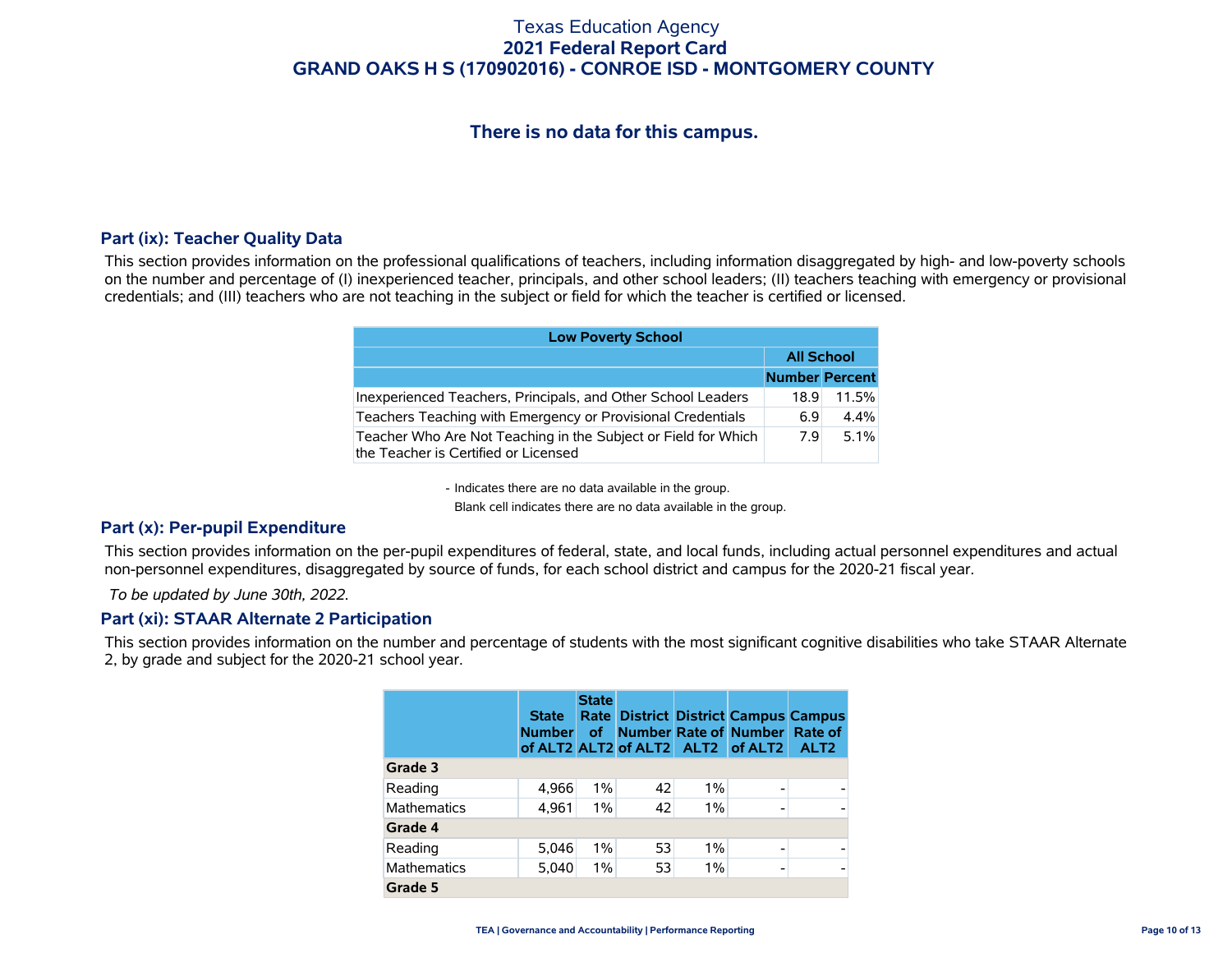|                      | <b>State</b><br><b>Number</b><br>of ALT2 ALT2 | <b>State</b><br>Rate<br>of | of ALT2 | ALT <sub>2</sub> | <b>Number Rate of Number</b><br>of ALT <sub>2</sub> | <b>District District Campus Campus</b><br>Rate of<br>ALT <sub>2</sub> |
|----------------------|-----------------------------------------------|----------------------------|---------|------------------|-----------------------------------------------------|-----------------------------------------------------------------------|
| Reading              | 5,133                                         | 1%                         | 31      | 1%               |                                                     |                                                                       |
| <b>Mathematics</b>   | 5,138                                         | 1%                         | 31      | 1%               |                                                     |                                                                       |
| Science              | 5,130                                         | $1\%$                      | 31      | 1%               |                                                     |                                                                       |
| Grade 6              |                                               |                            |         |                  |                                                     |                                                                       |
| Reading              | 4,925                                         | $1\%$                      | 59      | 1%               | -                                                   |                                                                       |
| <b>Mathematics</b>   | 4.923                                         | $1\%$                      | 59      | $1\%$            |                                                     |                                                                       |
| Grade 7              |                                               |                            |         |                  |                                                     |                                                                       |
| Reading              | 4,586                                         | $1\%$                      | 41      | 1%               | -                                                   |                                                                       |
| <b>Mathematics</b>   | 4,581                                         | 1%                         | 41      | 1%               |                                                     |                                                                       |
| Grade 8              |                                               |                            |         |                  |                                                     |                                                                       |
| Reading              | 4,513                                         | 1%                         | 35      | $1\%$            |                                                     |                                                                       |
| <b>Mathematics</b>   | 4,507                                         | $1\%$                      | 35      | 1%               |                                                     |                                                                       |
| Science              | 4.492                                         | 1%                         | 35      | 1%               | -                                                   |                                                                       |
| <b>End of Course</b> |                                               |                            |         |                  |                                                     |                                                                       |
| English I            | 4,504                                         | 1%                         | 44      | 1%               | 7                                                   | $1\%$                                                                 |
| English II           | 4,092                                         | 1%                         | 51      | 1%               |                                                     |                                                                       |
| Algebra I            | 4,514                                         | 1%                         | 44      | 1%               | 7                                                   | 1%                                                                    |
| Biology              | 4,424                                         | $1\%$                      | 43      | $1\%$            | 7                                                   | 1%                                                                    |
| <b>All Grades</b>    |                                               |                            |         |                  |                                                     |                                                                       |
| All Subjects         | 85,481                                        | 1%                         | 770     | 1%               | 21                                                  | $1\%$                                                                 |
| Reading              | 37,771                                        | 1%                         | 356     | 1%               | 7                                                   | 0%                                                                    |
| <b>Mathematics</b>   | 33,664                                        | 1%                         | 305     | 1%               | 7                                                   | 1%                                                                    |
| Science              | 14,046                                        | 1%                         | 109     | 1%               | 7                                                   | $1\%$                                                                 |

- Indicates there are no students in the group.

\* Indicates results are masked due to small numbers to protect student confidentiality.

### **Part (xii): Statewide National Assessment of Educational Progress (NAEP)**

This section provides results on the state academic assessments in reading and mathematics in grades 4 and 8 of the 2019 National Assessment of Educational Progress, compared to the national average of such results.

| <b>State Level: 2019 Percentages at NAEP Achievement Levels</b> |                |                      |       |                                   |        |                                            |           |                                                   |        |                |                   |
|-----------------------------------------------------------------|----------------|----------------------|-------|-----------------------------------|--------|--------------------------------------------|-----------|---------------------------------------------------|--------|----------------|-------------------|
|                                                                 |                |                      |       | %<br><b>Below</b><br><b>Basic</b> |        | %<br>At or<br><b>Above</b><br><b>Basic</b> |           | %<br>At or<br>Above<br><b>Proficient Advanced</b> |        | %<br>At        |                   |
| <b>Grade</b>                                                    | <b>Subject</b> | <b>Student Group</b> |       | <b>TX US TX US</b>                |        |                                            | <b>TX</b> | <b>US</b>                                         | ТX     | <b>US</b>      |                   |
| Grade 4 Reading                                                 |                | Overall              | 39    | -34                               | 61     | 66                                         | 30        | 35                                                |        | 9              |                   |
|                                                                 |                | Black                | 52    | 52                                | 48     | 48                                         | 16        | 18                                                |        | 3              |                   |
|                                                                 |                | Hispanic             | 48    | 45                                | 52     | 55                                         | 21        | 23                                                | 3      | $\overline{4}$ |                   |
|                                                                 |                |                      | White | 22                                | 23     | 78                                         | 77        | 48                                                | 45     | 12             | $12 \overline{ }$ |
|                                                                 |                | American Indian      | *     | 50                                | $\ast$ | 50                                         | *         | 19                                                | $\ast$ | $\overline{3}$ |                   |
|                                                                 |                | Asian                | 11    | 18                                | 89     | 82                                         | 65        | 57                                                | 25     | 22             |                   |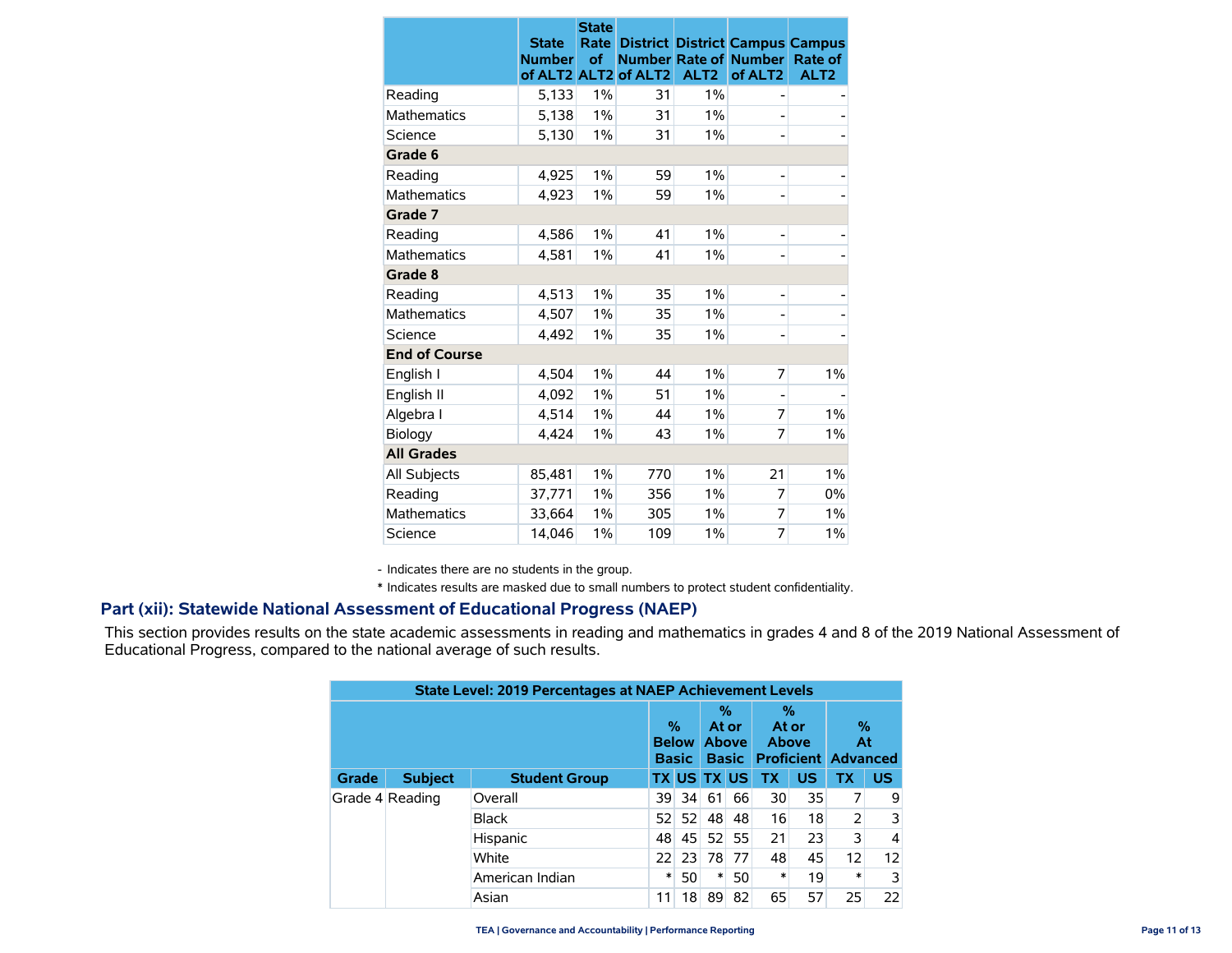| State Level: 2019 Percentages at NAEP Achievement Levels |                     |                                         |                 |       |                                                        |    |                                                          |           |                |                |  |
|----------------------------------------------------------|---------------------|-----------------------------------------|-----------------|-------|--------------------------------------------------------|----|----------------------------------------------------------|-----------|----------------|----------------|--|
|                                                          |                     |                                         |                 |       | $\%$<br>At or<br>Below<br><b>Above</b><br><b>Basic</b> |    | %<br>At or<br><b>Above</b><br><b>Proficient Advanced</b> |           | %<br>At        |                |  |
| <b>Grade</b>                                             | <b>Subject</b>      | <b>Student Group</b>                    |                 |       | <b>TX US TX US</b>                                     |    | <b>TX</b>                                                | <b>US</b> | <b>TX</b>      | US.            |  |
|                                                          | Grade 4 Reading     | Pacific Islander                        | $\ast$          | 42    | $\ast$                                                 | 58 | $\ast$                                                   | 25        | *              | 4              |  |
|                                                          |                     | Two or More Races                       | 26              | 28    | 74                                                     | 72 | 38                                                       | 40        | 6              | 11             |  |
|                                                          |                     | Econ Disadv                             | 50              | 47    | 50                                                     | 53 | 19                                                       | 21        | 3              | 3              |  |
|                                                          |                     | <b>Students with Disabilities</b><br>79 |                 | 73    | 21                                                     | 27 | 8                                                        | 10        | 1              | $\overline{2}$ |  |
|                                                          |                     | English Language Learners               | 61              | 65    | 39                                                     | 35 | 12                                                       | 10        | $\overline{a}$ | $\mathbf{1}$   |  |
|                                                          | Mathematics Overall |                                         | 16              | 19    | 84                                                     | 81 | 44                                                       | 41        | 9              | 9              |  |
|                                                          |                     | <b>Black</b>                            | 24              | 35    | 76                                                     | 65 | 32                                                       | 20        | 3              | $\overline{2}$ |  |
|                                                          |                     | Hispanic                                | 19              | 27    | 81                                                     | 73 | 35                                                       | 28        | $\overline{4}$ | 3              |  |
|                                                          |                     | White                                   | 8               | 11    | 92                                                     | 89 | 59                                                       | 52        | 16             | 12             |  |
|                                                          |                     | American Indian                         | $\ast$          | 33    | $\ast$                                                 | 67 | *                                                        | 24        | $\ast$         | $\overline{4}$ |  |
|                                                          |                     | Asian                                   | 4               | 7     | 96                                                     | 93 | 82                                                       | 69        | 45             | 28             |  |
|                                                          |                     | Pacific Islander                        | $\ast$          | 36    | $\ast$                                                 | 64 | *                                                        | 28        | $\ast$         | 6              |  |
|                                                          |                     | Two or More Races                       |                 | 16    | 91                                                     | 84 | 51                                                       | 44        | 9              | 10             |  |
|                                                          |                     | Econ Disadv                             |                 | 29    | 79                                                     | 71 | 32                                                       | 26        | 3              | 3              |  |
|                                                          |                     | Students with Disabilities              | 55              | 54    | 45                                                     | 46 | 13                                                       | 14        | 1              | $\overline{2}$ |  |
|                                                          |                     | English Language Learners               | 24              | 41    | 76                                                     | 59 | 29                                                       | 16        | 2              | 1              |  |
|                                                          | Grade 8 Reading     | Overall                                 | 33              | 27    | 67                                                     | 73 | 25                                                       | 34        | $\overline{2}$ | 4              |  |
|                                                          |                     | <b>Black</b>                            | 53              | 46    | 47                                                     | 54 | 41                                                       | 15        | n/a            | 1              |  |
|                                                          |                     | Hispanic                                | 38              | 37    | 62                                                     | 63 | 19                                                       | 22        | 1              | 2              |  |
|                                                          |                     | White                                   | 20              | 18    | 80                                                     | 82 | 35                                                       | 42        | 3              | 5              |  |
|                                                          |                     | American Indian                         | $\ast$          | 41    | $\ast$                                                 | 59 | $\ast$                                                   | 19        | $\ast$         | $\mathbf{1}$   |  |
|                                                          |                     | Asian                                   | 8               | 13    | 92                                                     | 87 | 59                                                       | 57        | 11             | 13             |  |
|                                                          |                     | Pacific Islander                        | $\ast$          | 37    | $\ast$                                                 | 63 | *                                                        | 25        | $\ast$         | 2              |  |
|                                                          |                     | Two or More Races                       | 26              | 24    | 74                                                     | 76 | 25                                                       | 37        | 1              | 5              |  |
|                                                          |                     | Econ Disadv                             | 43              | 40    | 57                                                     | 60 | 15                                                       | 20        | n/a            | 1.             |  |
|                                                          |                     | <b>Students with Disabilities</b>       | 81              | 68    | 19                                                     | 32 | 3                                                        | 7         | n/a            | n/a            |  |
|                                                          |                     | English Language Learners               | 66              | 72    | 34                                                     | 28 | 4                                                        | 4         | n/a            | n/a            |  |
|                                                          | Mathematics Overall |                                         | 32              | 31    | 68                                                     | 69 | 30                                                       | 34        | 7              | 10             |  |
|                                                          |                     | <b>Black</b>                            | 48              | 53    | 52                                                     | 47 | 16                                                       | 14        | $\overline{2}$ | 2              |  |
|                                                          |                     | Hispanic                                | 37              | 43    | 63                                                     | 57 | 21                                                       | 20        | 3              | 4              |  |
|                                                          |                     | White                                   | 20 <sup>°</sup> | 20    | 80                                                     | 80 | 44                                                       | 44        | 13             | 13             |  |
|                                                          |                     | American Indian                         | $\ast$          | 49    | $\ast$                                                 | 51 | $\ast$                                                   | 15        | *              | 3              |  |
|                                                          |                     | Asian                                   | 10              | 12    | 90 <sup>°</sup>                                        | 88 | 71                                                       | 64        | 36             | 33             |  |
|                                                          |                     | Pacific Islander                        | $\ast$          | 45    | $\ast$                                                 | 55 | $\ast$                                                   | 21        | *              | 4              |  |
|                                                          |                     | Two or More Races                       | 25              | 27    | 75                                                     | 73 | 41                                                       | 38        | 11             | 12             |  |
|                                                          |                     | Econ Disadv                             | 41              | 46    | 59                                                     | 54 | 19                                                       | 18        | 2              | 3              |  |
|                                                          |                     | Students with Disabilities              | 73              | 73    | 27                                                     | 27 | 5                                                        | 6         | 1              | 2              |  |
|                                                          |                     | English Language Learners               |                 | 60 72 | 40                                                     | 28 | 8                                                        | 5         | 1              | $\mathbf{1}$   |  |